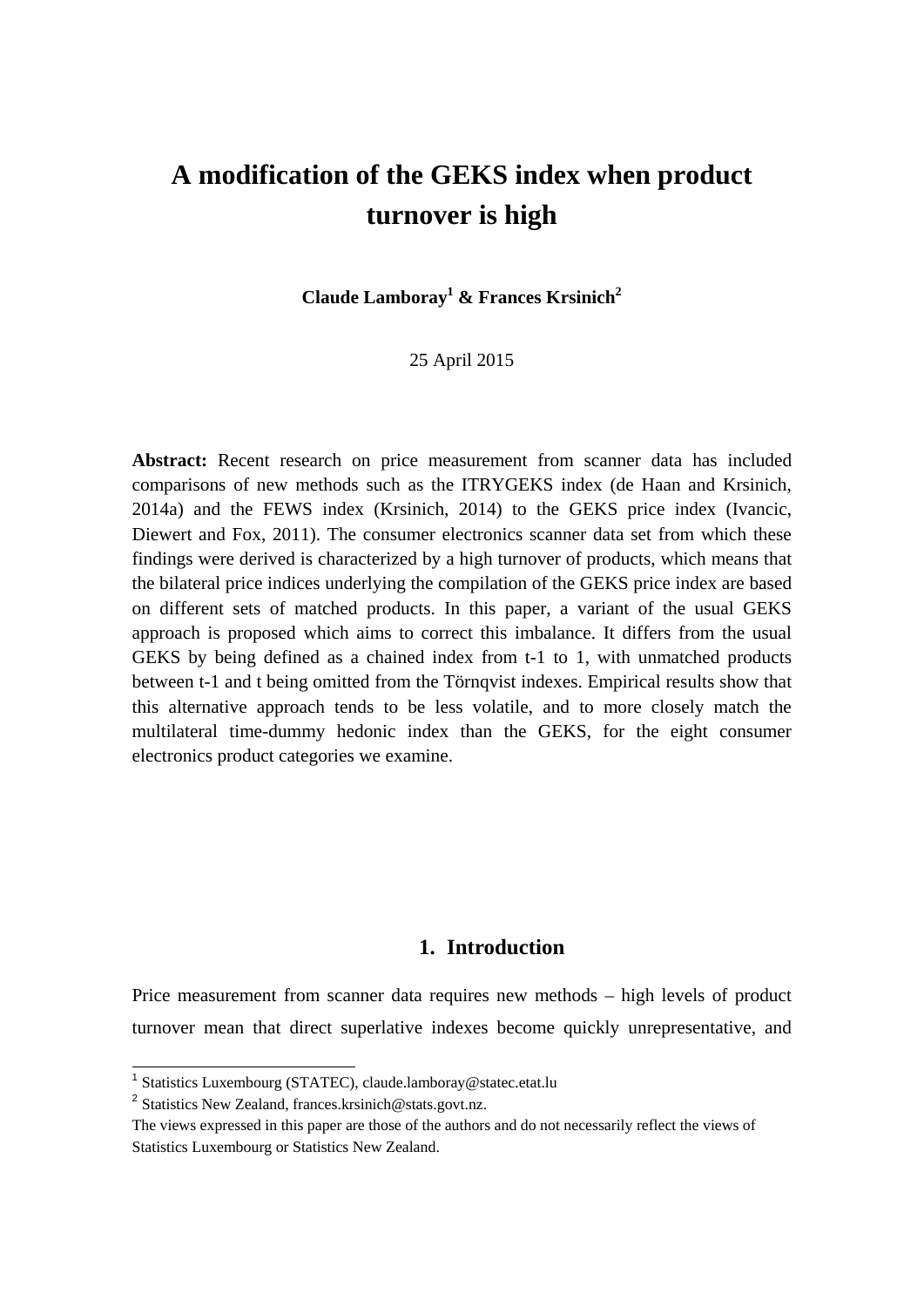volatile prices and quantities cause high-frequency superlative indexes to suffer from chain-drift.

The Rolling Year (RY) GEKS of Ivancic *et al* (2011) reflects all matched products in the data while being unaffected by chain-drift. Recent findings by Krsinich (2014) on an apparent window-length biasing<sup>3</sup> in the GEKS led us to investigate a modification of the GEKS formula to deal with its asymmetry in the case of product turnover.

Consumer electronics have a high level of product turnover, due to rapid technological change. We have used New Zealand scanner data for eight consumer electronics product categories, from market research company GfK, to develop and test a modification of the GEKS index, called the 'intersection GEKS' (intGEKS) index which, for most of the eight product categories examined, is less volatile than the GEKS and sits closer to the multilateral time-dummy hedonic (TD) index which we use as a benchmark.

Product turnover is an essential feature of the methodological discussion in this paper, which becomes trivial if prices for the same products are available over the whole time window. In other words, the intGEKS equals the GEKS when there is no turnover of products.

#### **2. Background**

Krsinich (2014) showed that, when characteristics are not available  $4$  in the data to support explicit hedonic quality-adjustment, fixed-effects models are equivalent to fully-interacted time-dummy hedonic indexes where all characteristics defining the products are stated as categorical variables and included in the hedonic model. This is achieved by taking advantage of the longitudinal structure of the data.

When combined with a modified approach to splicing, which incorporates the index across the full estimation window, rather than just the most recent movement, this fixedeffects window-splice (FEWS) index is a non-revisable quality-adjusted price index, despite not explicitly incorporating any characteristics of the products.

 $\overline{a}$ 

 $3$  In fact, the apparent flattening with increasing window length was largely driven by an error in the weighting of the GEKS in Krsinich (2014).

<sup>&</sup>lt;sup>4</sup> And even if characteristics are available.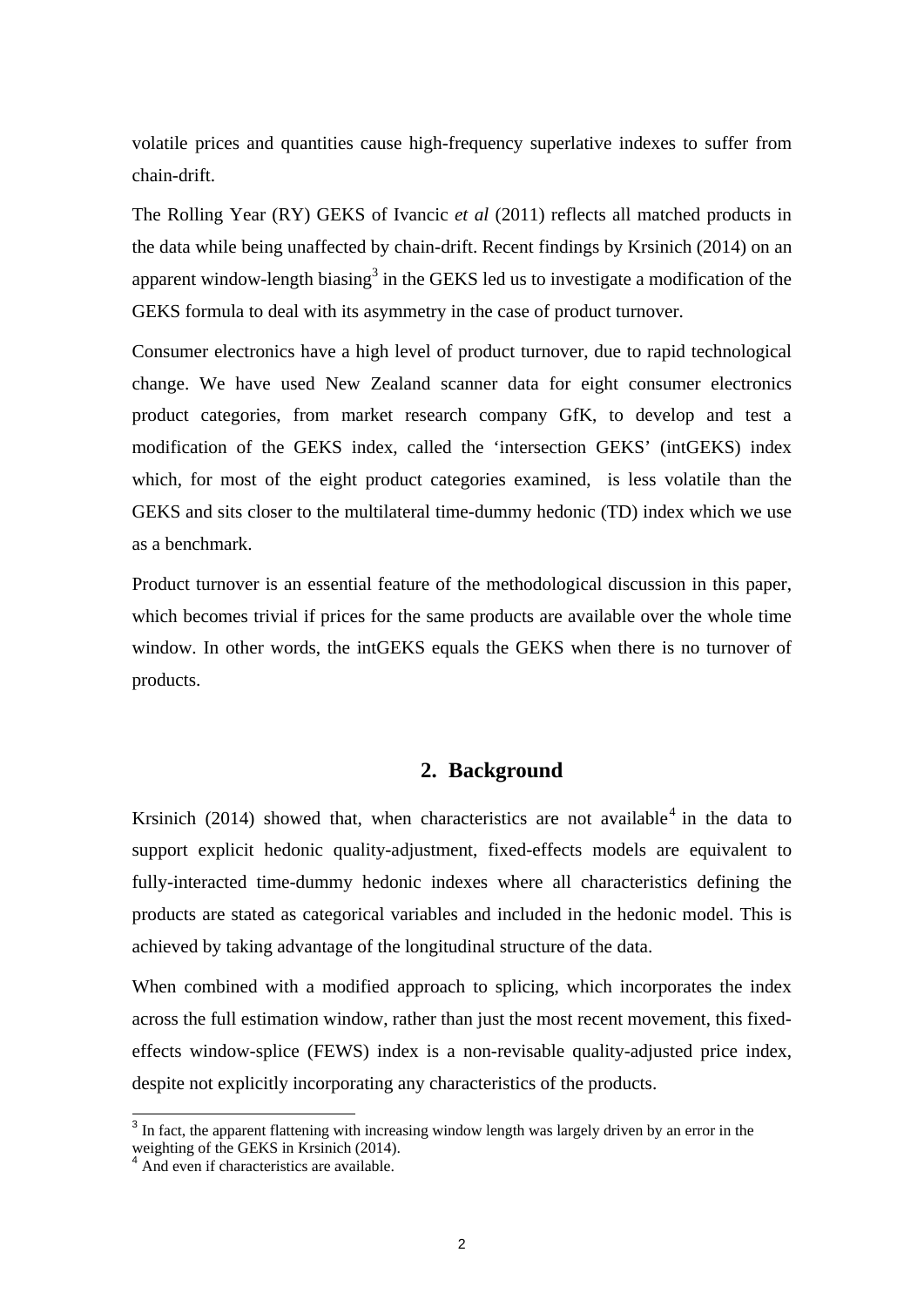The FEWS index was compared to the Imputation Törnqvist RYGEKS (ITRYGEKS) index of de Haan and Krsinich (2014a) which explicitly incorporates characteristics, and the RYGEKS of Ivancic et al (2011). It was found that the RYGEKS showed less rapid price decreases<sup>5</sup> than the FEWS and ITRYGEKS indexes for all product categories except DVD players and recorders, and microwaves. The RYGEKS also tended to be more volatile than either of the FEWS or ITRYGEKS indexes.

It was thought that the difference between the RYGEKS and the FEWS reflects two factors:

Firstly, unlike the FEWS index (and the ITRYGEKS index), the RYGEKS does not include the implicit price movements of new products entering into, and old products disappearing from, the market.

Secondly, it appeared that the RYGEKS index was very sensitive to the length of the estimation window, with increasing window lengths corresponding to systematically flatter GEKS indexes. This was the initial motivation for this research, but subsequent analysis showed that the flattening was in fact mainly due to an error in the weighting of the GEKS results in Krsinich (2014).

The process of investigating this apparent bias led to a focus on the asymmetry of the GEKS index in the case of product turnover. The modification of the GEKS developed to deal with this asymmetry performs better than the standard GEKS when compared to a multilateral time-dummy hedonic (TD) benchmark index.

The asymmetry of the GEKS index is dealt with by dropping from the calculation products which are unmatched between t-1 and t. The resulting 'intersection GEKS' index is explained in detail in the next section.

## **3. The intersection GEKS**

Ivancic *et al* (2011) applied the GEKS method to scanner data, using a rolling window to result in a non-revisable index for production, the rolling year GEKS (RYGEKS).

1

Note that in general results can go either way depending on data characteristics. For instance, Greenlees and McClelland (2010) found that on US scanner data for apparels, the RYGEKS was overly downward oriented. We hypothesize that this was a consequence of insufficiently overlapping samples.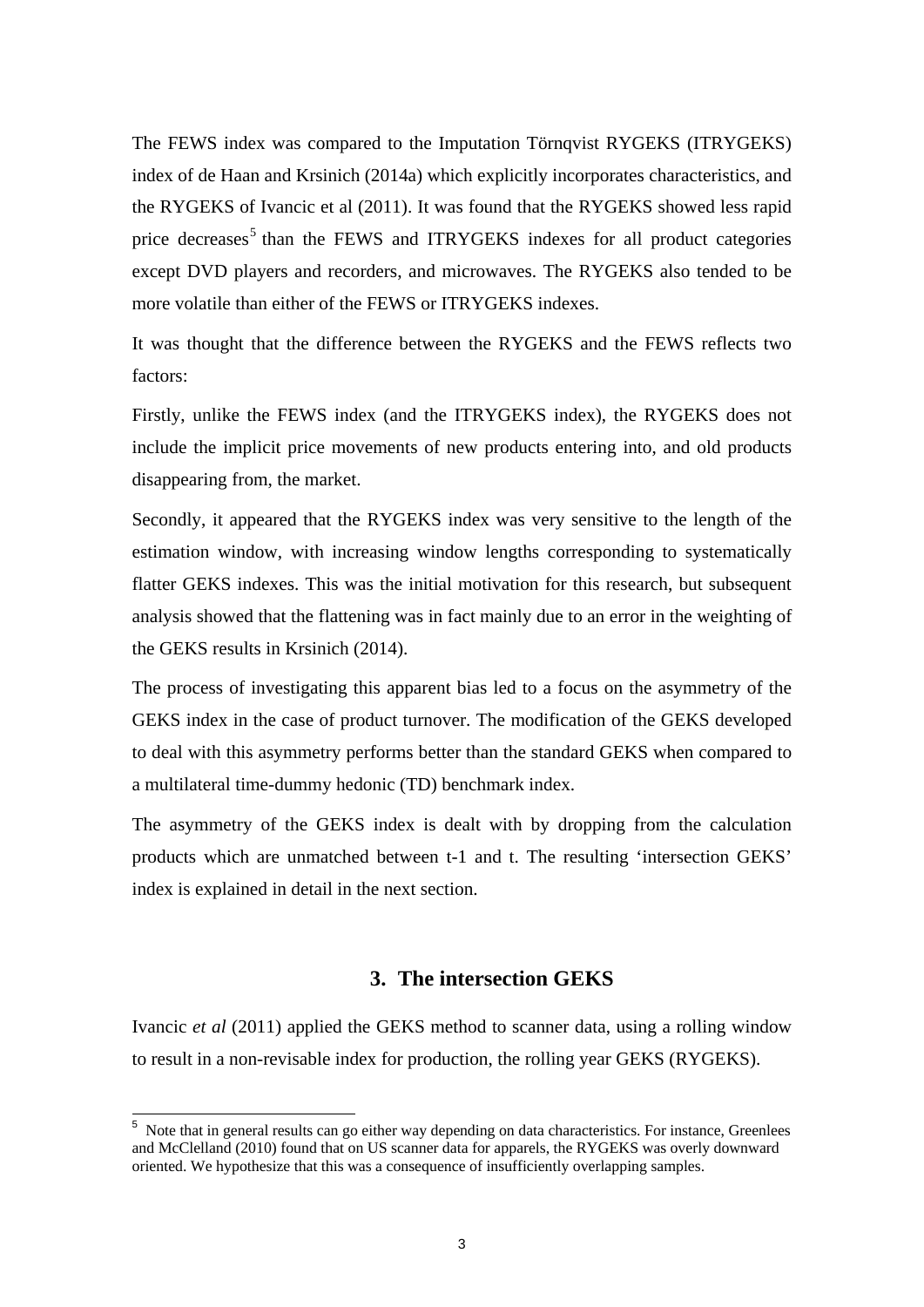The GEKS is a multilateral index whose main advantage is that it satisfies the circularity (or transitivity) requirement, thus making the results free of chain drift. It is derived by making bilateral comparisons between any two periods belonging to a fixed time window. The underlying bilateral price index should satisfy the time reversal test. In this paper, we use the Törnqvist price index, which can be seen as the square root of a Geometric Laspeyres and a Geometric Paasche price index. We denote by  $S_t$  the set of products<sup>6</sup> available in a given period t.

$$
P_{t1,t2} = \sqrt[2]{P_{t1,t2}^{GL} * P_{t1,t2}^{GP}},
$$
\n(1)

where

 $\overline{a}$ 

$$
P_{t1,t2}^{GL} = \prod_{i \in S_{t1} \cap S_{t2}} \left(\frac{p_i^{t2}}{p_i^{t1}}\right)^{s_i^{t1}},\tag{2}
$$

$$
P_{t1,t2}^{GP} = \prod_{i \in S_{t1} \cap S_{t2}} \left(\frac{p_i^{t2}}{p_i^{t1}}\right)^{s_i^{t2}}.
$$
\n(3)

Note that the compilations are solely based on price and quantity data from products which are available in both periods t1 and t2. The matched principle implies that new or disappearing products that are available in only one of the two comparison periods are ignored.

The GEKS can be calculated between any two time points within a given time window which ranges from period 1 to period K. For the purposes of the comparison to the intersection GEKS, we state it in terms of the index between t-1 and t:

$$
P_{t-1,t[1;K]}^{G E K S} = \prod_{k=1..K} \left( P_{t-1,k} * P_{k,t} \right)^{\frac{1}{K}}
$$
(4)

A limitation of the standard GEKS method when used for goods with high product turnover, is its asymmetry. For example, for the GEKS between periods t-1 and t, any unmatched products with respect to the periods t-1 and t but available in period k will

 $6$  We use the term 'product' rather than 'item' for consistency with recent papers by Krsinich.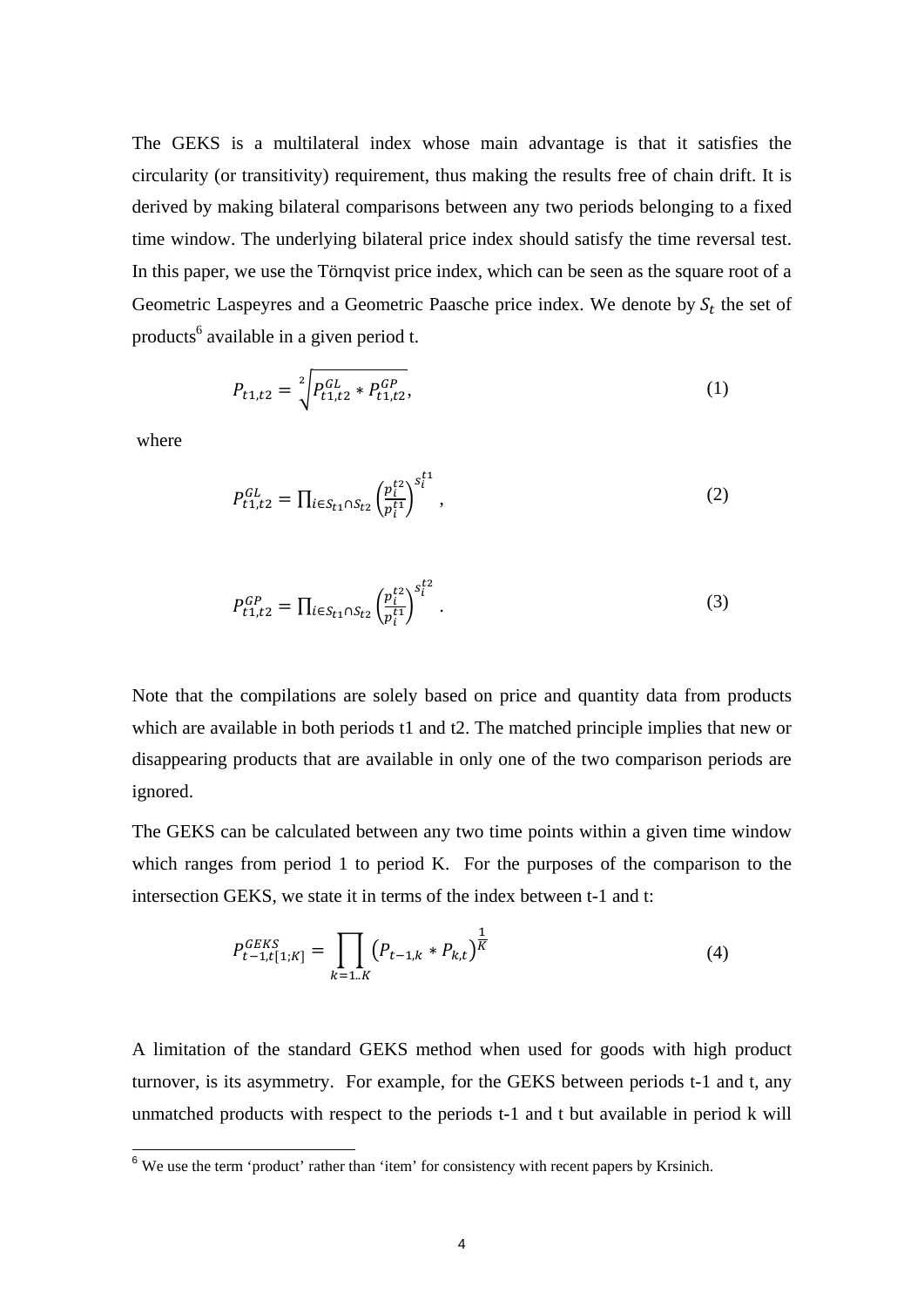be included in either the first bilateral comparison or the second bilateral comparison but not both.

To illustrate, consider the example with 3 products shown in figure 1.The first product is available in all periods and shows a regular price decline of 1% in each period. The two other products have shorter life cycles and sharper price decreases of 10% in each period. Whereas the second product is only available during the first four periods, the third product is only available during the last four periods. . For simplicity, we assume that in each period the two products that are available have a 50% share.



**Figure 1. The example data** 

The GEKS price index compiled over this 8 period window consistently decreases during the first 4 periods, before increasing by 6.3% in period 1 compared to period 0 (see figure 3). The GEKS price index between period 1 and period 0 is defined as the geometric mean over the entire time window of the bilateral price indexes  $P_{0,k}$  times  $P_{k,l}$ . In this example, the underlying bilateral indexes are defined on different sets of matched products. In the first half of the time window  $(k=3, -2, -1, 0)$ , the price index  $P_{0,k}$  is based on both products 1 and 2 while the price index  $P_{k,l}$  only relies on product 1. Consequently, the first price index incorporates the stronger price decreases of product 2 which are not compensated for by the second price index. There is a similar imbalance in the second half of the time window  $(k=1, 2, 3, 4)$ : On the one hand  $P_{0,k}$  is only derived from product 1, but on the other hand  $P_{k,l}$  takes into account products 1 and 3.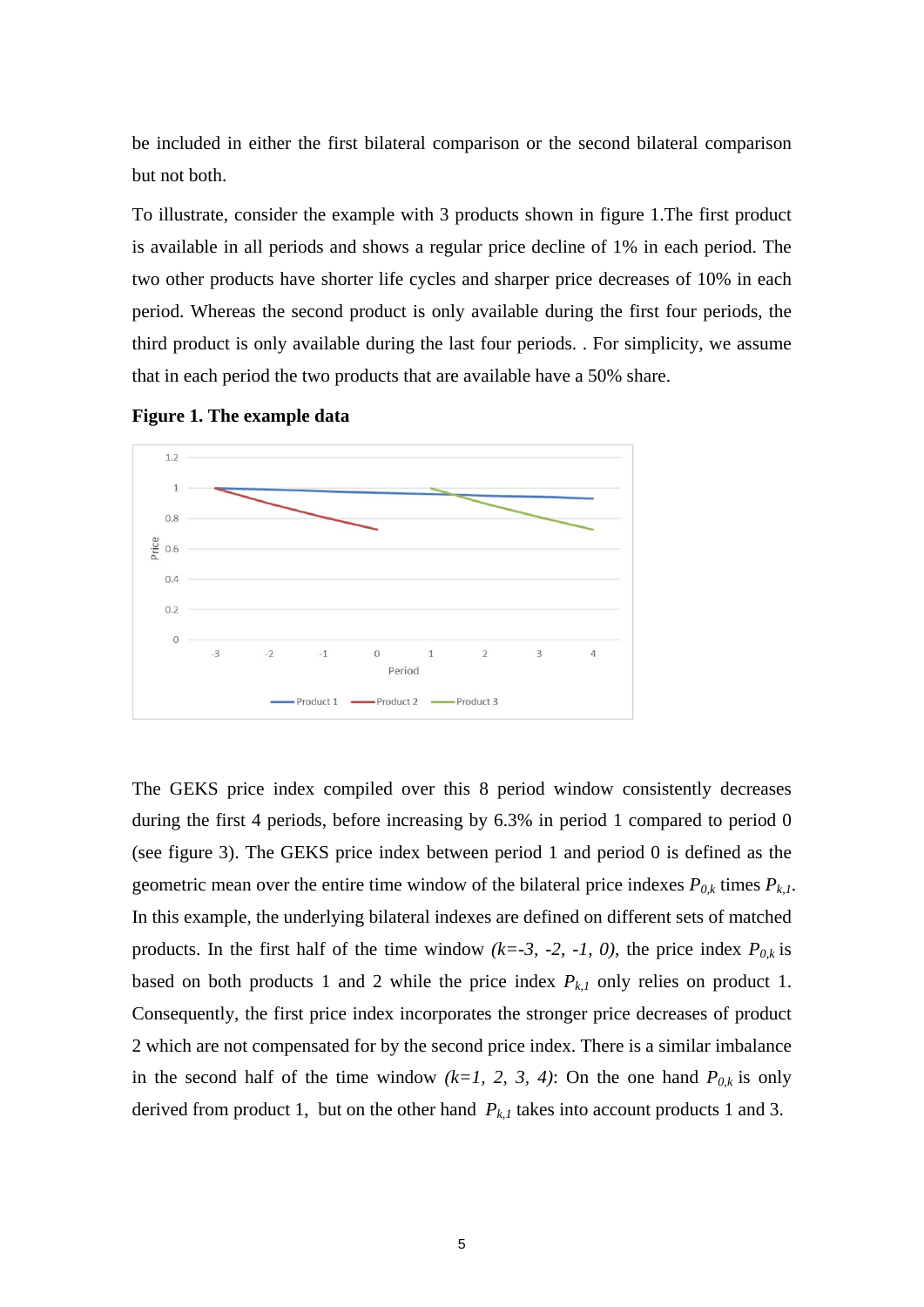In the end (see table 1), the asymmetry caused by the disappearance and appearance of products 2 and 3 adjusts the result of the GEKS upwards. This result can be surprising from a short-term perspective because product 1, the only product available in both periods 0 and 1, is decreasing by 1%.

| $\boldsymbol{k}$     | $\boldsymbol{P}_{\boldsymbol{\theta},\boldsymbol{k}}$ | $P_{k,1}$                                  | $P_{0,k} * P_{k,1}$ |  |
|----------------------|-------------------------------------------------------|--------------------------------------------|---------------------|--|
| Period -3            | 1.189                                                 | 0.961                                      | 1.142               |  |
| Period <sub>-2</sub> | 1.122                                                 | 0.970                                      | 1.089               |  |
| Period -1            | 1.059                                                 | 0.980                                      | 1.038               |  |
| Period 0             | 1.000                                                 | 0.990                                      | 0.990               |  |
| Period 1             | 0.990                                                 | 1.000                                      | 0.990               |  |
| Period 2             | 0.980                                                 | 1.059                                      | 1.038               |  |
| Period 3             | 0.970                                                 | 1.122                                      | 1.089               |  |
| Period 4             | 0.961                                                 | 1.189                                      | 1.142               |  |
|                      |                                                       |                                            |                     |  |
|                      |                                                       | $P^{GEKS}_{0,1,\llbracket -3;4\rrbracket}$ | 1.063               |  |

**Table 1. The GEKS index between periods 0 and 1**

The last column of table 1 also shows that the product term  $P_{0,k} * P_{k,l}$  is deviating more from the bilateral price index  $P_{0,1}$  when period k is further away from the comparison periods 0 and 1. In other words, enlarging the window length will worsen the imbalance created by products 2 and 3 being partly unavailable (see figure 2).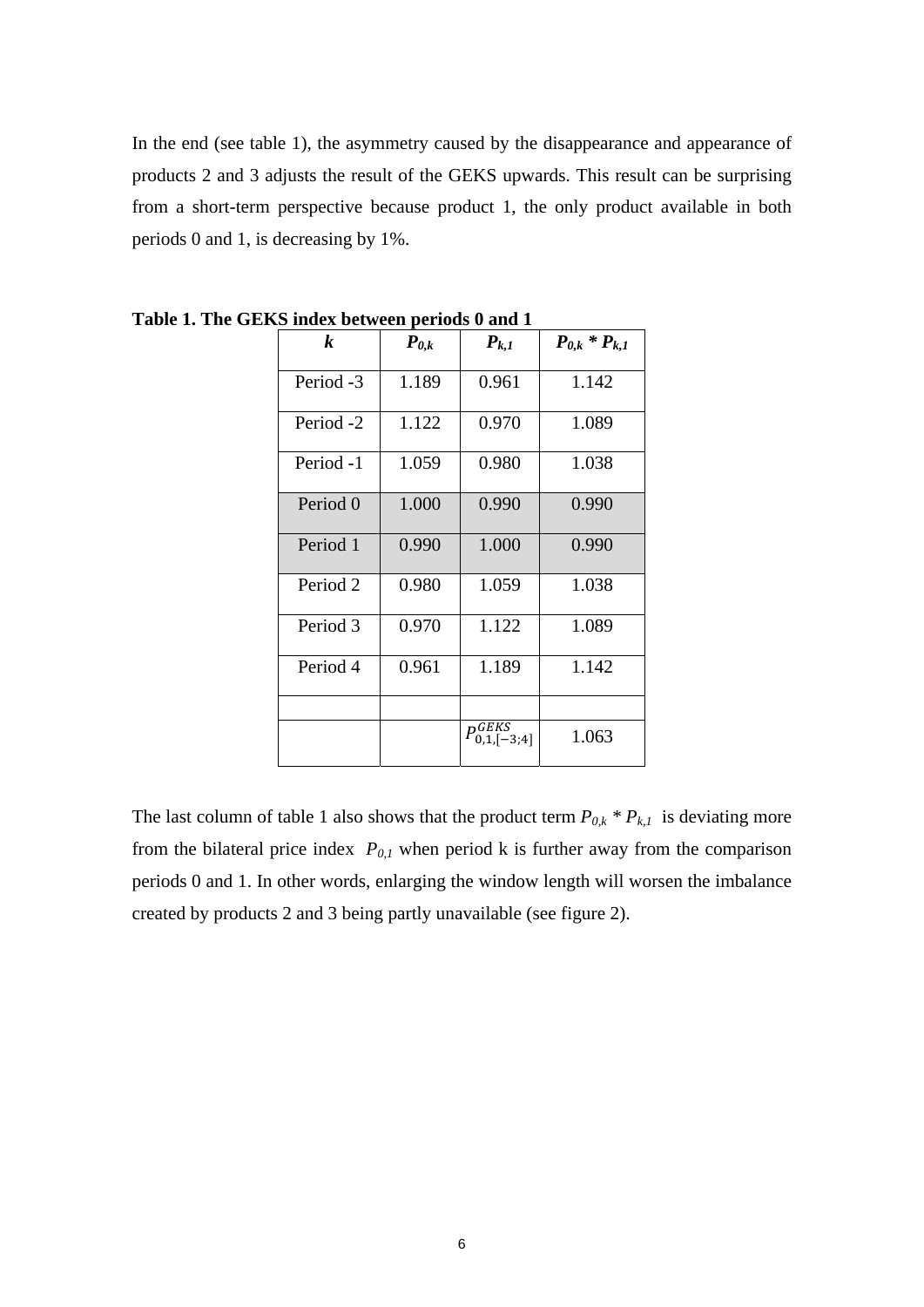

**Figure 2. The GEKS index between periods 0 and 1 as a function of the window length** 

A variation of the GEKS approach which deals with this asymmetry is what we're calling the 'intersection GEKS', or intGEKS. This index is defined as a chained index. For the intGEKS between t-1 and t, the bilateral Törnqvists that are incorporated into the intGEKS are based on products matching between t-1, t and k. In other words, the products which are new or disappearing between t-1 and t are left out of the calculation entirely, rather than being asymmetrically included, as in the GEKS.

So, using the example data, only product 1 is available in the two comparison periods 0 and 1. In such a trivial case, the bilateral price indexes are fully transitive  $(P_{0,k} * P_{k,1} =$  $P_{0,1}$ ). Consequently, the intersection GEKS between periods 4 and 5 will simply be equal to the product 1 price change.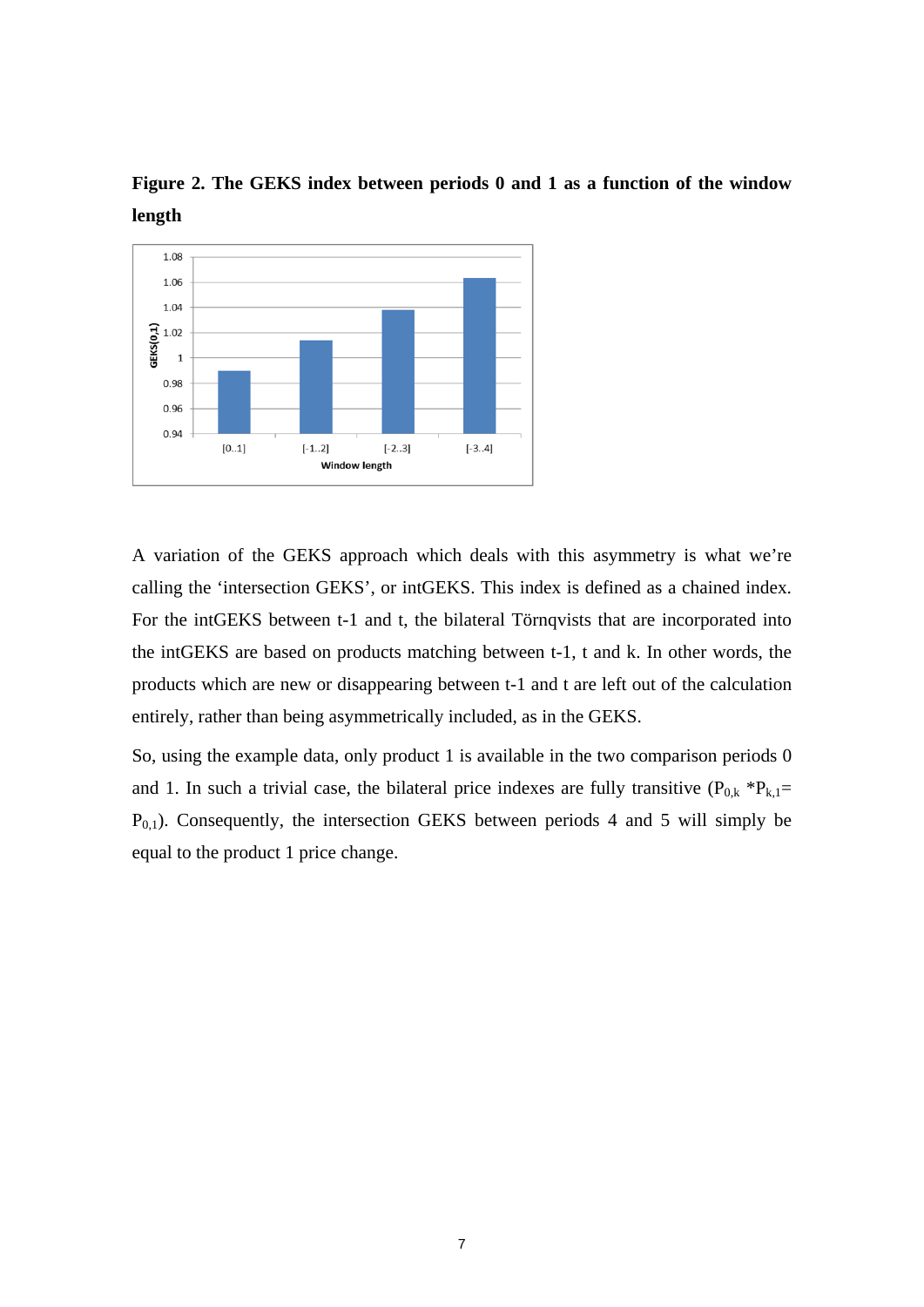| k                    | $\boldsymbol{P}_{\boldsymbol{0},\boldsymbol{k}}$ | $P_{k,1}$                  | $P_{0,k} * P_{k,1}$ |  |
|----------------------|--------------------------------------------------|----------------------------|---------------------|--|
|                      |                                                  |                            |                     |  |
| Period -3            | 1.031                                            | 0.961                      | 0.990               |  |
| Period <sub>-2</sub> | 1.020                                            | 0.970                      | 0.990               |  |
| Period -1            | 1.010                                            | 0.980                      | 0.990               |  |
| Period 0             | 1.000                                            | 0.990                      | 0.990               |  |
| Period 1             | 0.990                                            | 1.000                      | 0.990               |  |
| Period <sub>2</sub>  | 0.980                                            | 1.010                      | 0.990               |  |
| Period 3             | 0.970                                            | 1.020                      | 0.990               |  |
| Period 4             | 0.961                                            | 1.031                      | 0.990               |  |
|                      |                                                  |                            |                     |  |
|                      |                                                  | $P_{0,1,[-3;4]}^{intGEKS}$ | 0.990               |  |

**Table 2. The intGEKS index between periods 0 and 1** 

**Figure 3. The GEKS and the intGEKS price index on the example data** 



Formally, the compilation of the price change between two adjacent time periods t-1 and t will be restricted only to the set of matched products over the three periods t-1, t and k. We call this the "intersection set":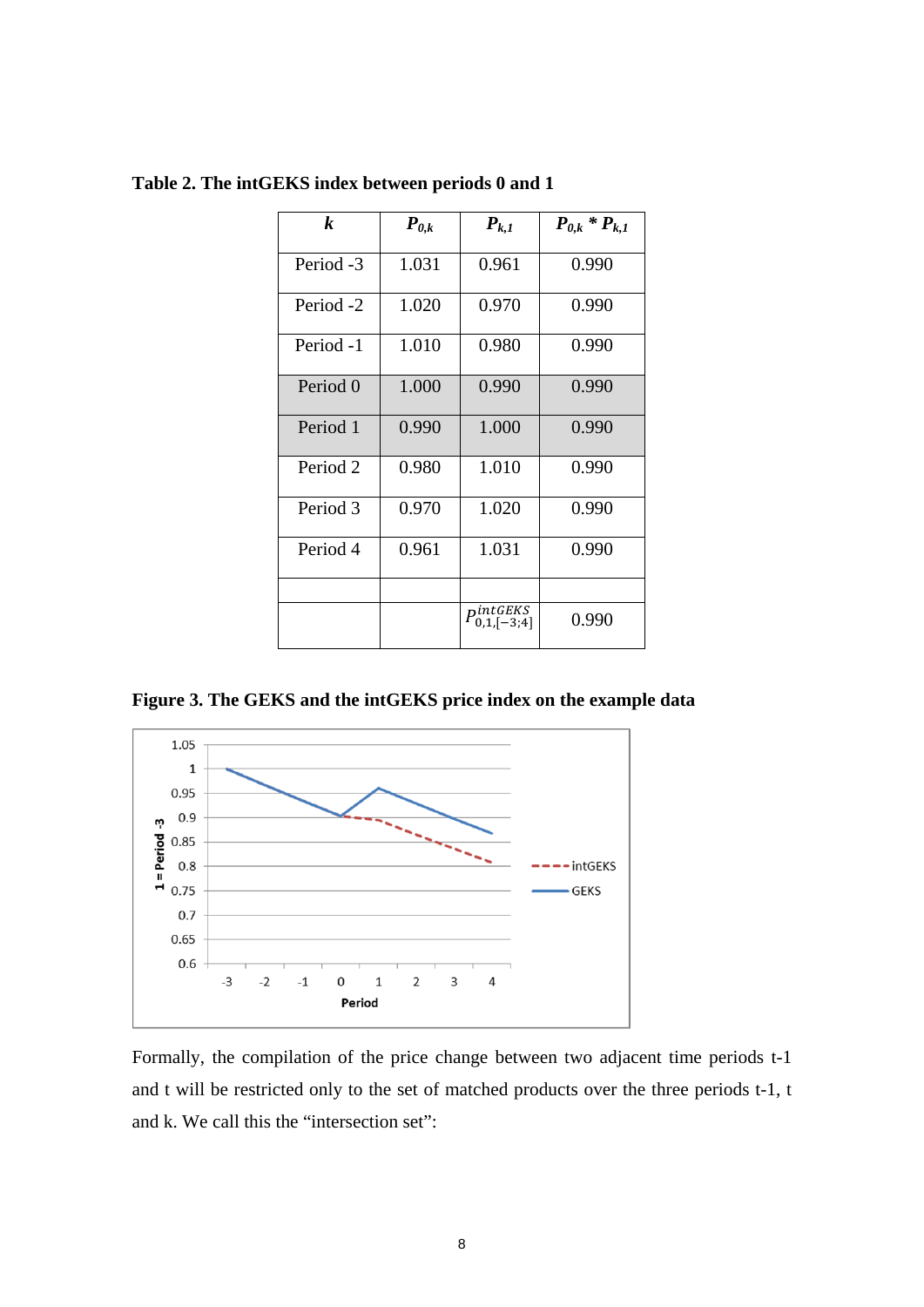$$
M_{t-1,t}^k = S_{t-1} \cap S_k \cap S_t. \tag{5}
$$

The intGEKS price index then averages these restricted bilateral comparisons over all the periods contained in the time window:

$$
P_{t-1,t[1,K]}^{intGEKS} = \prod_{k=1..K} \left( P_{t-1,k}^{M_{t-1,t}^k} * P_{k,t}^{M_{t-1,t}^k} \right)^{\frac{1}{K}}.
$$
 (6)

The bilateral Törnqvist price index  $P_{t-1,k}$  takes into account those products which are available in t-1 and in k, whereas in this adjusted framework, only products available in periods t-1, k and t are taken into account to compile  $P_{t-1,k}^{M_{t-1,t}^k}$ . Similarly, the price index  $P_{k,t}$  is based on the set of matched products between k and t, but for the compilation of  $P_{k,t}^{M_{t-1,t}^k}$  products must be available in all three periods k, t and t-1.

With the matched principle applying to both approaches, neither the GEKS nor the intGEKS price index take into account products which are sold in only one of the periods t-1, t or k.

If exactly the same products are available in t-1 and in t, then the matched products between t-1 and k are identical to the matched products between k and t. That is why identical results are obtained:

$$
P_{t-1,t[1;K]}^{GEKS} = P_{t-1,t[1;K]}^{intGEKS} \qquad \text{if } S_t = S_{t-1}. \tag{7}
$$

If the set of products is constant over the entire time window  $[1;K]$ , then there is no difference between the GEKS and the intersection GEKS.

Note that the estimation window lengths possible for the GEKS and intGEKS indexes are constrained by the component bilateral Törnqvists that feed into them – that is, if there are any pairs of months within the estimation window for which there are no matched products, then the GEKS will be undefined. The possible estimation windows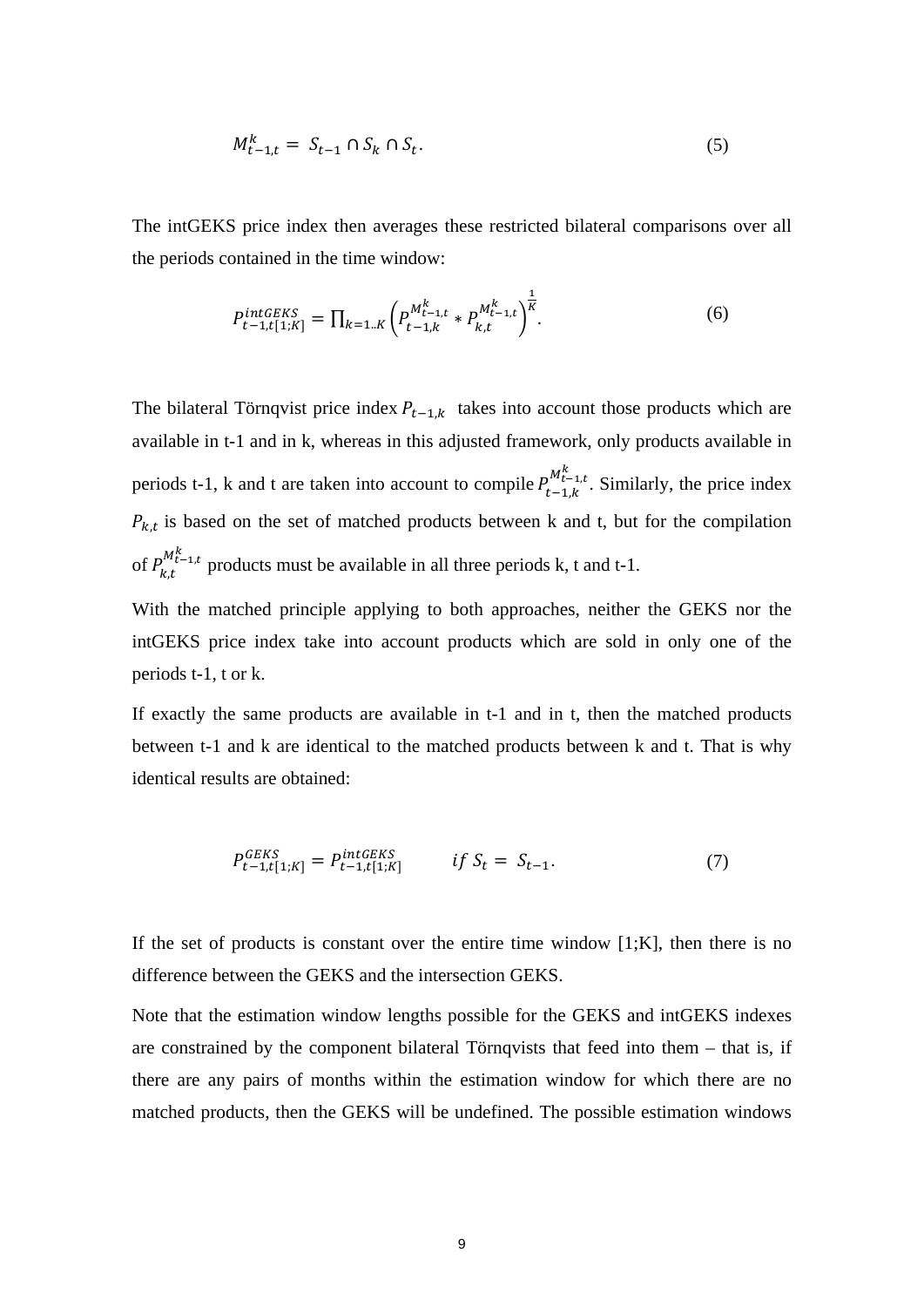for the intGEKS are even more tightly constrained, as they require matched products within the triples of months t-1,t and k.

It is well known that the GEKS index is transitive. The transitivity property is one of the main reasons for applying the GEKS method to scanner data, because it prevents chain drift.

The intGEKS, however, violates transitivity. To see why, consider the following situation:

$$
P_{1,2[1;K]}^{intGEKS} * P_{2,3[1;K]}^{intGEKS} = \prod_{k=1..K} \left( P_{1,k}^{M_{1,2}^k} * P_{k,2}^{M_{1,2}^k} * P_{2,k}^{M_{2,3}^k} * P_{k,3}^{M_{2,3}^k} \right)^{\frac{1}{K}}.
$$
 (8)

Now consider the direct comparison between period 3 and the base period 1:

$$
P_{1,3[1;K]}^{intGEKS} = \prod_{k=1..K} \left( P_{1,k}^{M_{1,3}^k} * P_{k,3}^{M_{1,3}^k} \right)^{\frac{1}{K}}.
$$
\n(9)

For the transitivity requirement to be satisfied, we need to have that:

$$
P_{1,k}^{M_{1,2}^k} = P_{1,k}^{M_{1,3}^k} \t\t(10)
$$

$$
P_{k,3}^{M_{2,3}^k} = P_{k,3}^{M_{1,3}^k} \tag{11}
$$

$$
P_{k,2}^{M_{1,2}^k} = \frac{1}{P_{2,k}^{M_{2,3}^k}} \tag{12}
$$

However, because the compilation of the bilateral price indexes may be based on different sets of products, we have no guarantee that these equalities hold.

Transitivity breaks down if the intersection sets  $M_{1,2}^k$ ,  $M_{1,3}^k$  and  $M_{2,3}^k$  are very different. However, in practice, the set of products available in adjacent periods may only be gradually evolving and consequently the degree of violation of the transitivity property can be expected, in the short-term, to be small. This explanation may be less valid when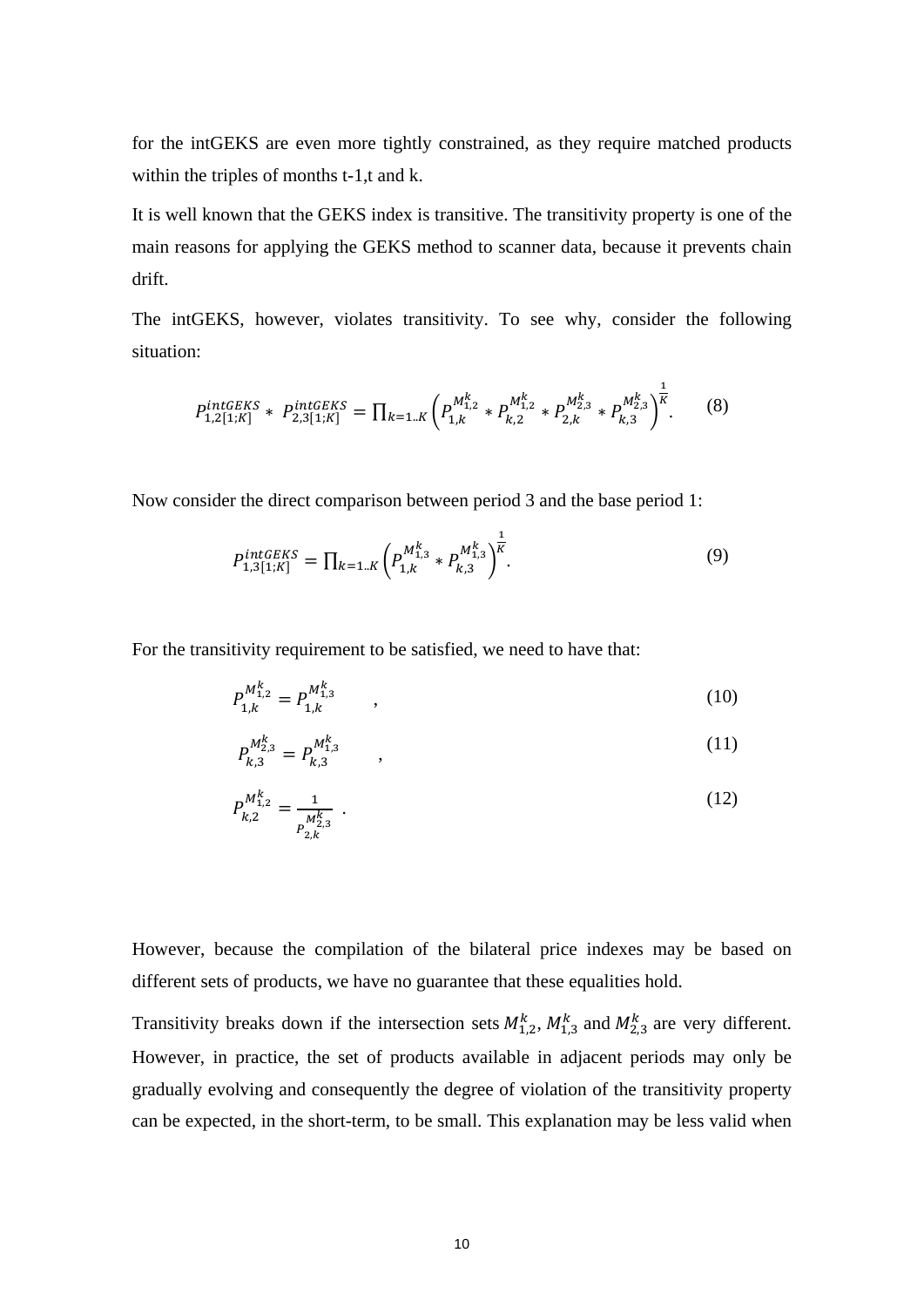applied to periods which are further apart. However, in a context of high product turnover rates, the relevance of the transitivity property can also be questioned.

Moreover, the rolling versions of the GEKS which are typically used in practical applications also violate the transitivity property. Despite this formal flaw, it is nevertheless recognized that rolling GEKS price indexes provide results that are almost free of chain-drift.

The multilateral time-dummy hedonic price index is transitive and therefore, by definition, free of chain-drift. Empirical results for consumer electronics, shown in section 6, suggest that any 'chain-drift' due to the non-transitivity of the intGEKS is not significant.

Note that the intGEKS exploits less data than the usual GEKS. Only the products belonging to the intersection set  $M_{t-1,t}^k$  enter the compilation. To better understand the difference between the GEKS and the intGEKS, we need to look at disappearing and new products. The set of disappearing products consists of those products which are available in t-1 and not available in t.

$$
D_{t-1,t}^k = \{i | i \in S_{t-1} \text{ and } i \in S_k \text{ and } i \notin S_t \}. \tag{13}
$$

The set of new products consists of those products which are not available in t-1 and are available in t.

$$
N_{t-1,t}^k = \{i | i \notin S_{t-1} \text{ and } i \in S_k \text{ and } i \in S_t \}. \tag{14}
$$

As expected, the difference between the two approaches is driven by the price dynamics of the disappearing and new products which are included in the GEKS compilation via the bridge period k, but are excluded from the intGEKS compilation.

Formally, it is shown in appendix 1 that: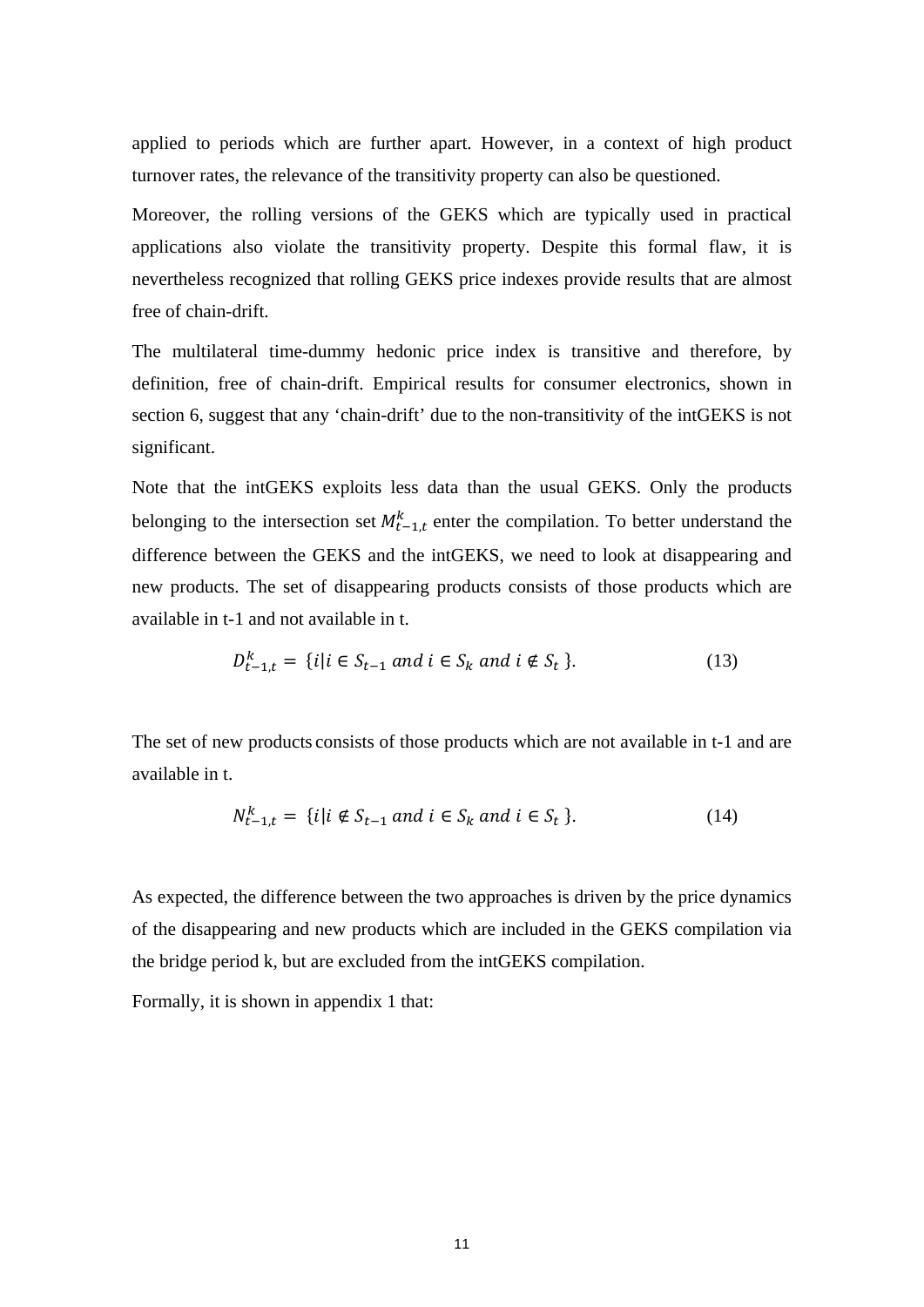$$
\frac{P_{t-1,t[1;K]}^{intGEKS}}{P_{t-1,t[1;K]}^{GEKS}} = \prod_{k=1..K} \left( \left( \frac{P_{t-1,k}^{GL|M_{t-1,t}^k}}{P_{t-1,k}^{GL|D_{t-1,t}^k}} \right)^{0.5s} \sum_{l=1,t}^{D_{t-1,t}^k} \cdot \left( \frac{P_{t-1,k}^{GP|M_{t-1,t}^k}}{P_{t-1,k}^{GP|D_{t-1,t}^k}} \right)^{0.5s} \sum_{l=1,t}^{k|M_{t-1,t}^k} \cdot \left( \frac{P_{t-1,k}^{GP|D_{t-1,t}^k}}{P_{t-1,k}^{GP|D_{t-1,t}^k}} \right)^{0.5s} \cdot \left( \frac{P_{k,t}^{GL|M_{t-1,t}^k}}{P_{k,t}^{GL|N_{t-1,t}^k}} \right)^{0.5s} \cdot \left( \frac{P_{k,t}^{GL|M_{t-1,t}^k}}{P_{k,t}^{GP|N_{t-1,t}^k}} \right)^{0.5s} \sum_{l=1,t}^{t|M_{k,t}^k} \left( \frac{P_{k,t}^{GP|M_{t-1,t}^k}}{P_{k,t}^{GP|N_{t-1,t}^k}} \right)^{0.5s} \right)
$$
\n
$$
(15)
$$

The first and third terms of expression 15 are ratios of geometric Laspeyres price indexes and the second and fourth terms are ratios of geometric Paasche price indexes. In the first two terms, period k is compared to period t-1. On the numerator, the comparison is restricted to products belonging to  $M_{t-1,t}^k$  whereas on the denominator the comparison is restricted to products belonging to  $D_{t-1,t}^k$ . Similarly, in the last two terms of the expression, period t is compared to period k. On the numerator, the price comparison is restricted to products belonging to  $M_{t-1,t}^k$  whereas on the denominator the comparison is restricted to products belonging to  $N_{t-1,t}^k$ .

The weight  $s_{D_{t-1,t}}^{t-1|M_{t-1,k}}$  (or  $s_{D_{t-1,t}}^{k|M_{t-1,k}}$ ) corresponds to the share in period t-1 (or in period k) of the products belonging to  $D_{t-1,t}^k$ , relative to the matched products between t-1 and k.

Similarly, the weight  $s_{N_{t-1,t}^k}^{k|M_{k,t}}$  (or  $s_{N_{t-1,t}^k}^{t|M_{k,t}}$ ) corresponds to the share in period k (or in period t) of products belonging to  $N_{t-1,t}^k$ , relative to the matched products between k and t.

This analytical expression shows that the GEKS and the intGEKS lead to identical results if the following two conditions hold. First, when comparing period t-1 and period k, the price dynamics of the matched sample and of the disappearing sample are the same. Second, when comparing period k and period t, the price dynamics of the matched sample and of the new sample are the same. Identical results may also be obtained if the deviation caused by the disappearing products is cancelled out by the deviation caused by the new products.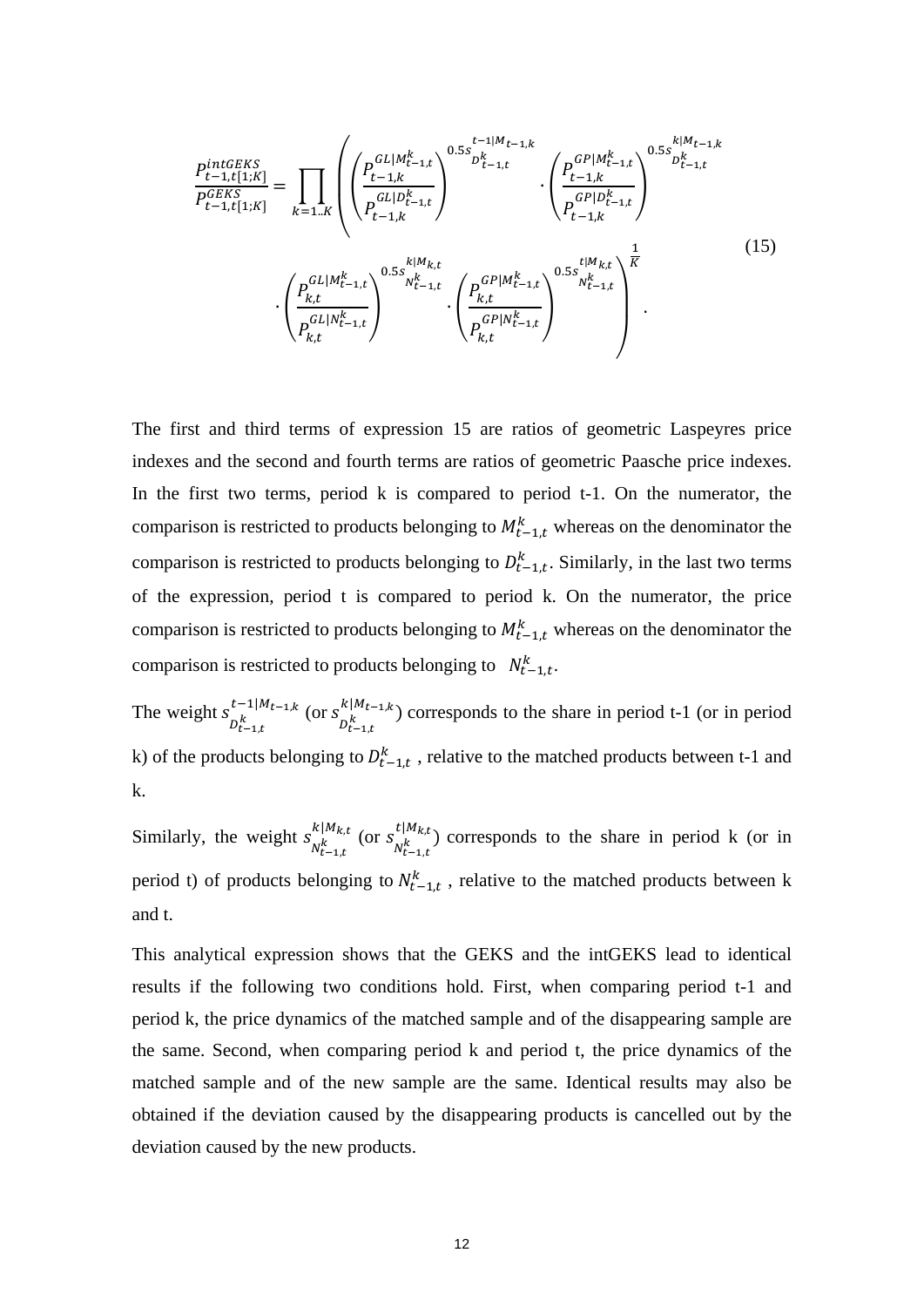However in practice, the two indexes are likely to differ. Consider for instance the example shown at the beginning of this section where the disappearing and new products correspond to products with short life-cycles and important price decreases. The price change in period k compared to period  $t-1$  ( $k < t-1$ ) is then likely to be smaller for the matched products than for the disappearing products:

$$
\frac{P_{t-1,k}^{GL/M_{t-1,t}^k}}{P_{t-1,k}^{GL/D_{t-1,t}^k}} < 1,\tag{16}
$$
\n
$$
\frac{P_{t-1,k}^{GP/M_{t-1,t}^k}}{P_{t-1,k}^{GP/D_{t-1,t}^k}} < 1.\tag{17}
$$

Similarly, the price change in period t compared to period  $k$  ( $k$  $>$ t) is likely to be smaller for the matched products than for the new products:

$$
\frac{P_{k,t}^{GL|M_{t-1,t}^k}}{P_{k,t}^{GL|N_{t-1,t}^k}} < 1,\tag{18}
$$

$$
\frac{P_{k,t}^{GP|M_{t-1,t}^k}}{P_{k,t}^{GP|M_{t-1,t}^k}} < 1. \tag{19}
$$

If the inequalities 16-19 hold, it then follows from equation 15 that the aggregate price change of t compared to t-1 will be smaller for the intGEKS than for the GEKS, ie  $P_{t-1,t[1;K]}^{intGENS} < P_{t-1,t[1;K]}^{GENS}$ 

## **4. The Multilateral Time-Dummy Hedonic index**

We consider a semi-log hedonic regression which links prices to their characteristics and which includes dummy variables representing the different time periods. In this framework, the data is pooled over the entire time window.

$$
\ln(p_i^t) = \alpha + \sum_{t=2\ldots,K} \delta_t D_{it} + \sum_{z} \beta_z X_{iz} + \varepsilon_{it} \quad \forall \ i \in S_t, \forall \ t = 1, 2, \ldots, K \tag{20}
$$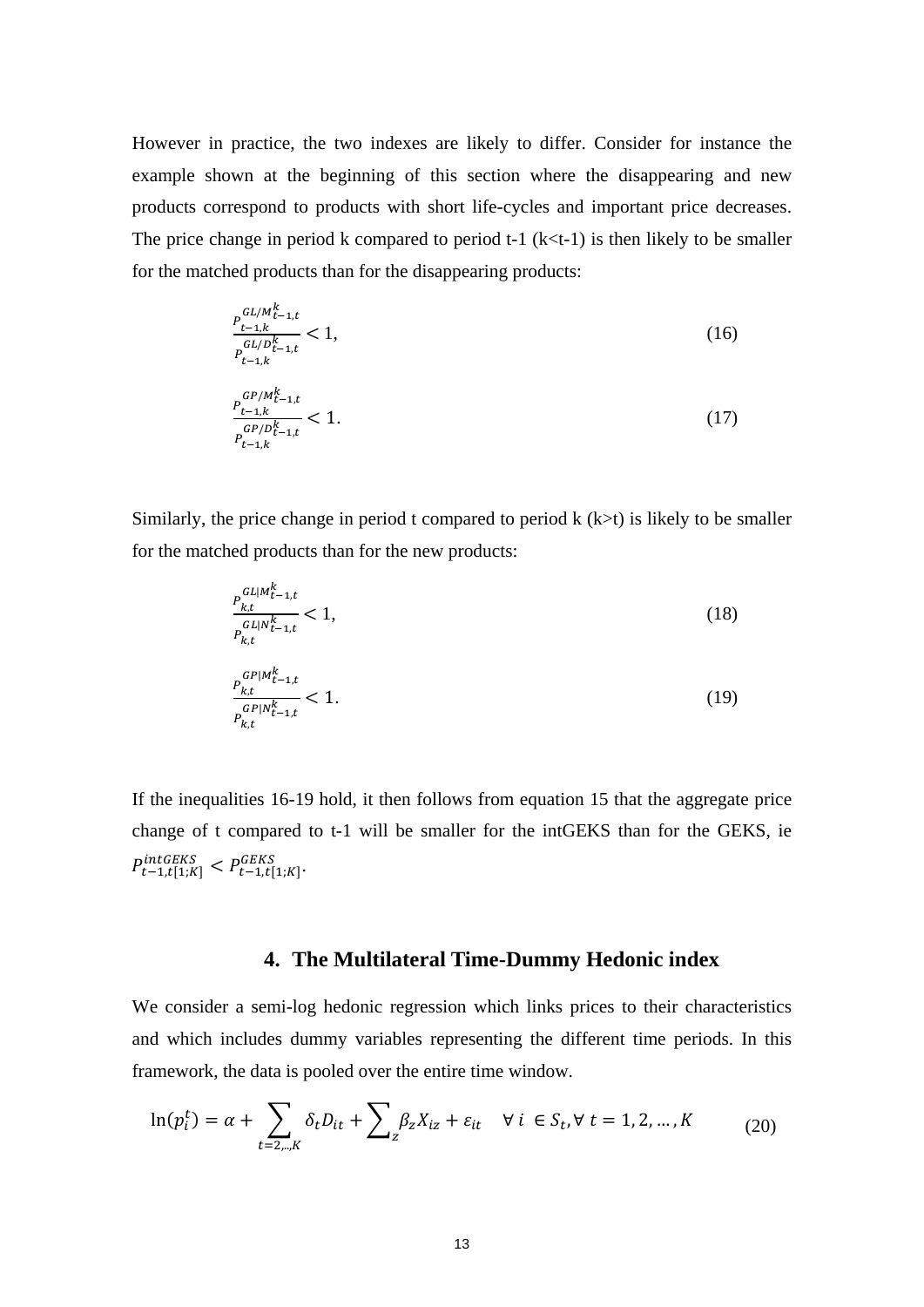The variable  $D_{it}$  equals 1 if the product *i* belongs to period *t* and  $D_{it}$  equals 0 otherwise. We use as regression weights the shares  $s_i^t$  of each product within each period. The resulting price index is then derived from the estimates of the time dummy variables.

$$
P_{1,t[1;K]}^{TD} = \exp(\delta_t). \tag{21}
$$

We use the multilateral time-dummy hedonic (TD) index as our benchmark index because it explicitly includes all characteristics whereas the GEKS and the intGEKS are derived only from prices without any explicit quality-adjustments. Unlike price indices based on the matched principle, the TD also reflects price movements of new and disappearing products. Moreover the TD is a transitive price index which consequently does not suffer from chain drift.

De Haan and Krsinich (2014b) showed that the TD is a geometric version of a 'qualityadjusted unit value index'.

$$
P_{1,t[1;K]}^{TD} = \frac{\prod_{i \in S} \widehat{v_i b_i}^{st}}{\prod_{i \in S^1} \widehat{v_i b_i}^{st}} , \qquad (22)
$$

where  $\widetilde{p_t^t}$  and  $\widetilde{p_t^1}$  are quality adjusted prices with respect to a reference product. We formulate the intGEKS in terms of the TD to determine what drives the difference between both approaches:

$$
\frac{P_{t-1,t[1;K]}^{intGEKS}}{P_{t-1,t[1;K]}^{TD}}\n= \prod_{k=1..K} \left( \frac{\left( \frac{\prod_{i\in M_{t-1,t}^{k}} (p_i^t)^{0.5(s_i^{t|M_{t-1,t}^{k} + s_i^{k|M_{t-1,t}^{k}}})}}{\prod_{i\in S} (p_i^t)^{s_i^t}} \right)}{\left( \frac{\prod_{i\in M_{t-1,t}^{k}} (p_i^{t-1})^{0.5(s_i^{t-1|M_{t-1,t}^{k} + s_i^{k|M_{t-1,t}^{k}})}}{\prod_{i\in S} t^{-(1)} (p_i^{t-1})^{s_i^{t-1}}}} \right) \right) \tag{23}
$$
\n
$$
\cdot \prod_{i\in M_{t-1,t}^{k}} (p_i^k)^{0.5(s_i^{t-1|M_{t-1,t}^{k} - s_i^{t|M_{t-1,t}^{k}}})} \right)^{\frac{1}{K}}
$$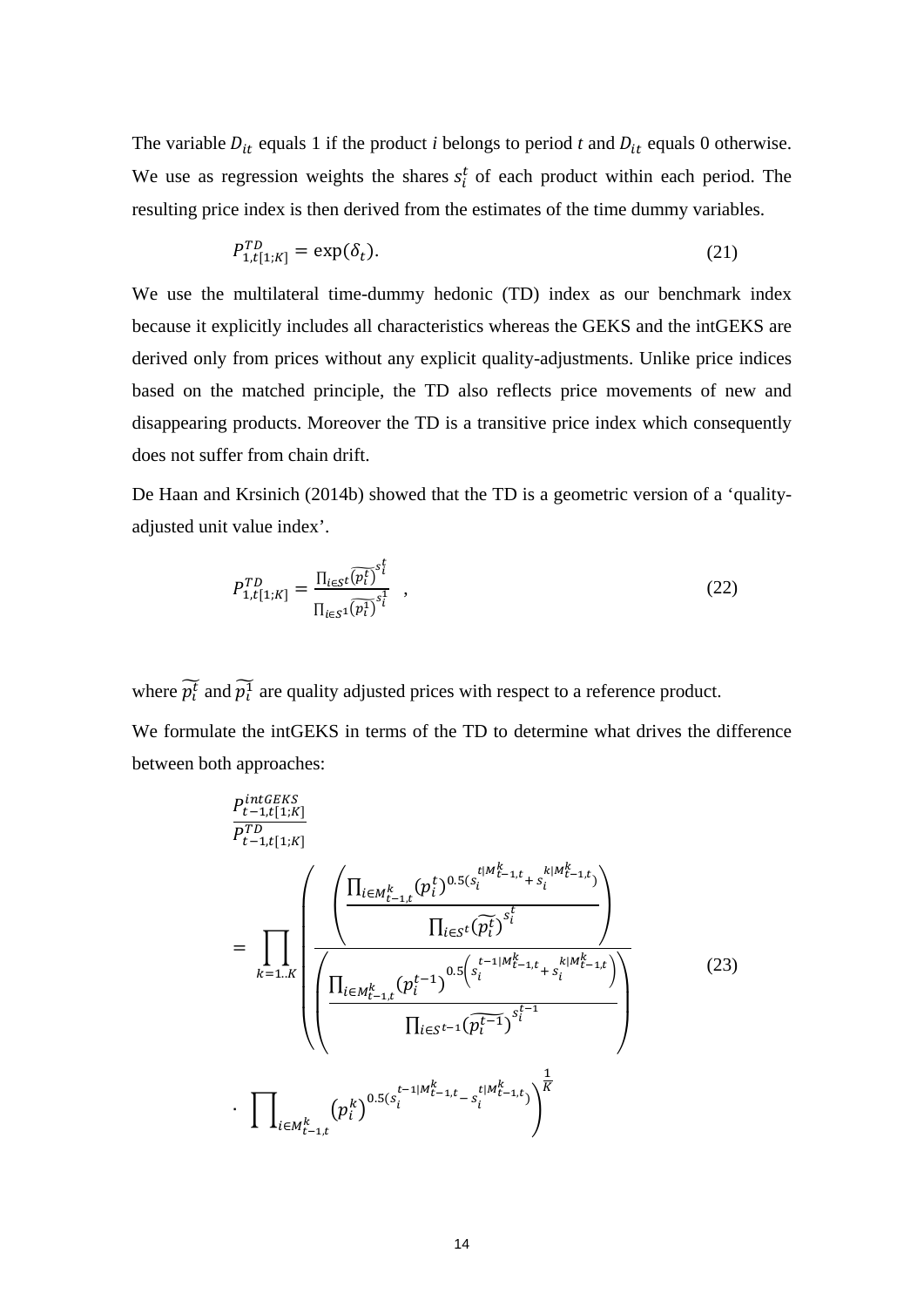We can recognize in this expression that the quality-adjusted average price over all products available in a given period is compared to a weighted average price in that same period over the products belonging to the intersection set. The weights which are used to average the prices of the intersection set take into account the product shares in that given period and in period k. The last term combines prices in period k with the difference of the product shares between period t-1 and t.

It follows that if the average price in the intersection set compared to the average price of the whole sample in period t is identical to the same comparison made in period t-1 and if the product shares in t - 1 and in t with respect to the intersection set are the same, then the intGEKS and the TD provide identical results. The first condition suggests that the products in the intersection set are sufficient to estimate the quality-adjusted average price of all the products available in a given period up to a fixed factor. The second condition is likely to add a small but hopefully negligible noise to the comparison with the TD.

In the empirical results presented in section 6, we find that the intGEKS matches the benchmark time-dummy hedonic index relatively closely. The close correspondence of the intGEKS and the TD implies that the bias due to not reflecting the price movements of new and disappearing products in the price index is less significant than previously thought (for example by Ivancic *et al* 2011 and de Haan and Krsinich 2014a).

## **5. Data**

Statistics New Zealand has been using scanner data for consumer electronics products from market research company GfK for a number of years, to inform expenditure weighting in the CPI. This data is close to full-coverage of the New Zealand market.

For research purposes, Statistics New Zealand purchased a more detailed dataset for the three years from mid 2008 to mid 2011 for eight product categories: camcorders; desktop computers; digital cameras; DVD players and recorders; laptop computers; microwaves; televisions; and portable media players. Monthly sales values and quantities are disaggregated by brand, model and around 40 characteristics. Microwaves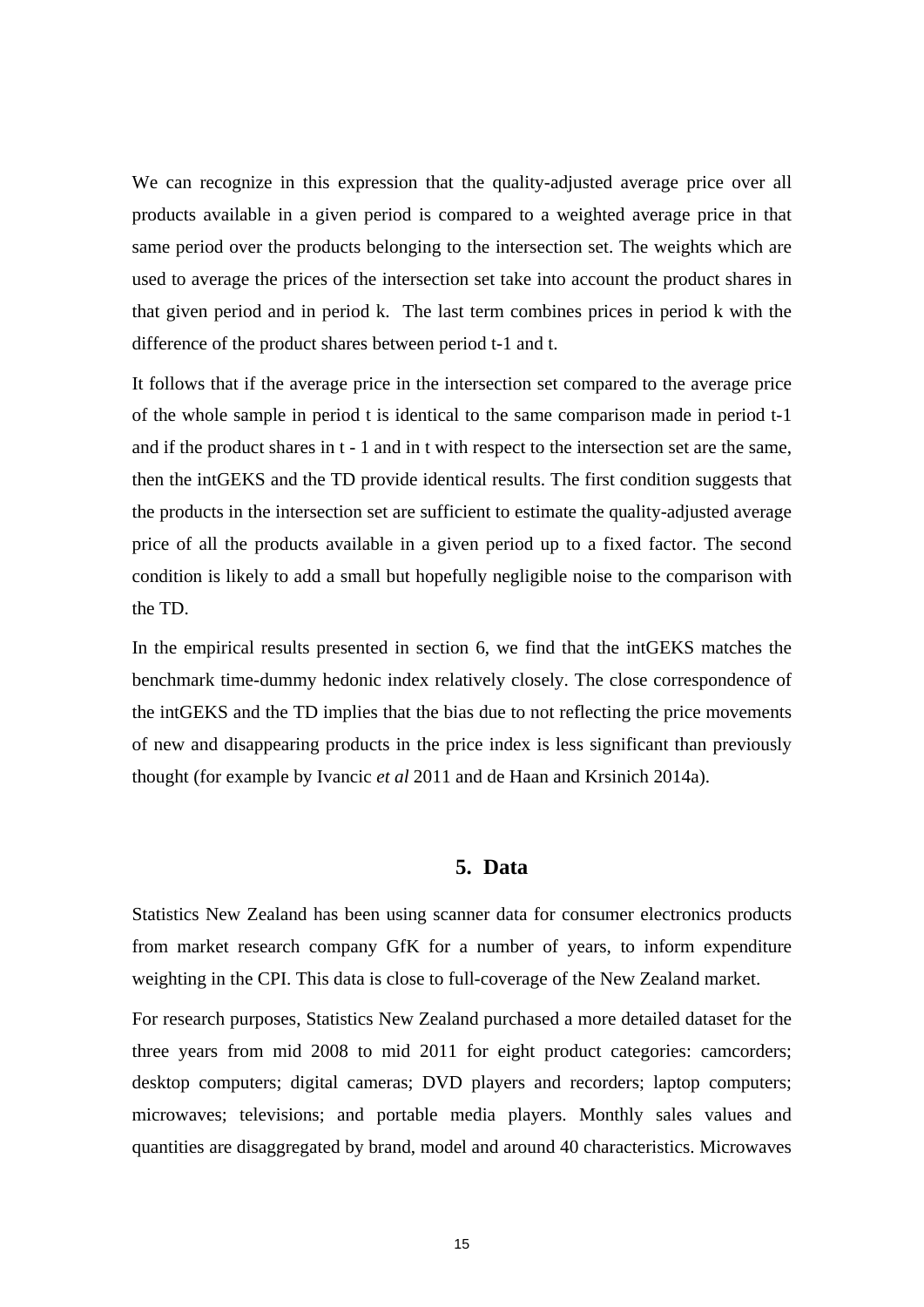are not really a 'consumer electronics' product but, as a product with less rapid technological change, they provide a useful comparison for the performance of different price index methods.

Consumer expenditures on the eight product categories differ substantially. Looking at the average of their monthly expenditure shares across the three years from mid-2008 to mid-2011, televisions are by far the most important product (44%), followed by laptop computers (26%). The average expenditure share of desktop computers (6%) is only one fifth of that of laptop computers. The other products' average shares range from 8% for digital cameras to 2% for camcorders.

For confidentiality reasons, any brand where a single retailer has a share of more than 95% of total sales (except for microwaves, which has a threshold of 99%) is renamed to 'tradebrand' in GfK's output system; similarly at the model level when a single retailer accounts for more than 80% of the sales of that model.

We define a 'product' as a unique combination of brand, model and the full set of characteristics available in the data. This can be seen as equivalent to the 'barcode' because it corresponds to the full level of detail on characteristics of the products. Note, however, that the data is aggregated across outlets. The service associated with particular outlets can be viewed as part of the total quality of a product, so any change in the composition of the sample in terms of outlets should ideally be controlled for. We are not able to do this.

Table 3 shows the average monthly number of distinct products in the data for each category. Camcorders have the least, at 88, while laptop computers have the highest average monthly number of distinct products across the 36 months we have data for – at 432.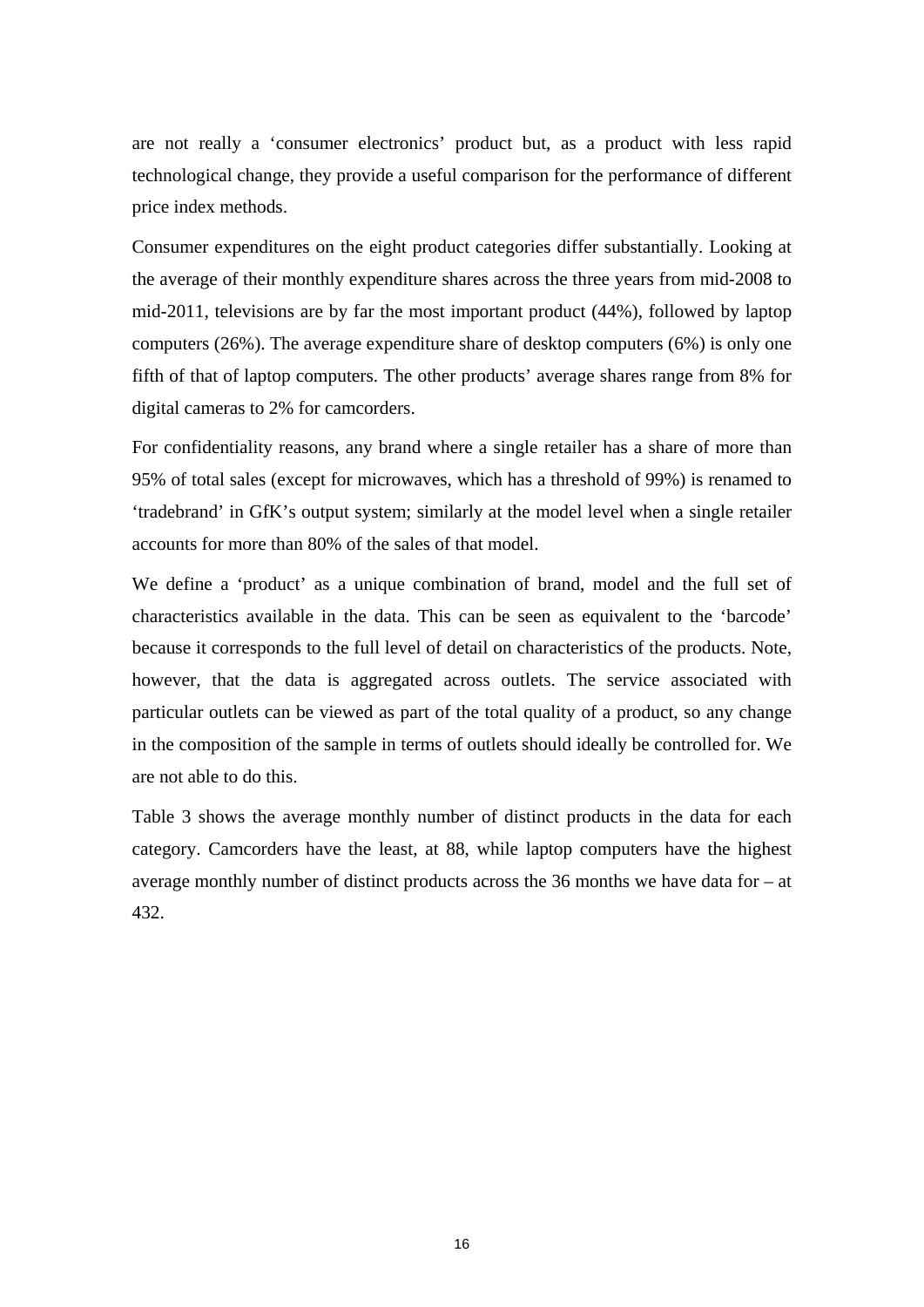| Category                  | <b>Products</b> |
|---------------------------|-----------------|
| Camcorders                | 88              |
| Desktop computers         | 150             |
| Digital cameras           | 289             |
| DVD players and recorders | 202             |
| Laptop computers          | 432             |
| Microwaves                | 152             |
| Portable media players    | 161             |
| Televisions               | 341             |

**Table 3. Average monthly number of distinct products in each product category.** 

This data is characterized by a high turnover of products. Table 4 shows that, on average, only 42% to 55% of products are matched between two adjacent periods. This means that around half of the products are available in only one of two adjacent periods.

| <b>Product</b> | new | disappearing | matched |
|----------------|-----|--------------|---------|
| camcorders     | 27% | 27%          | 46%     |
| desktops       | 29% | 29%          | 42%     |
| digcamera      | 25% | 25%          | 49%     |
| dvds           | 25% | 25%          | 50%     |
| laptops        | 29% | 29%          | 43%     |
| microwaves     | 22% | 23%          | 55%     |
| portmedia      | 24% | 25%          | 52%     |
| television     | 24% | 23%          | 53%     |

**Table 4. Average monthly rates of new, disappearing and matched products<sup>7</sup>** 

————————————————————<br><sup>7</sup> Note – these are not quantity or expenditure weighted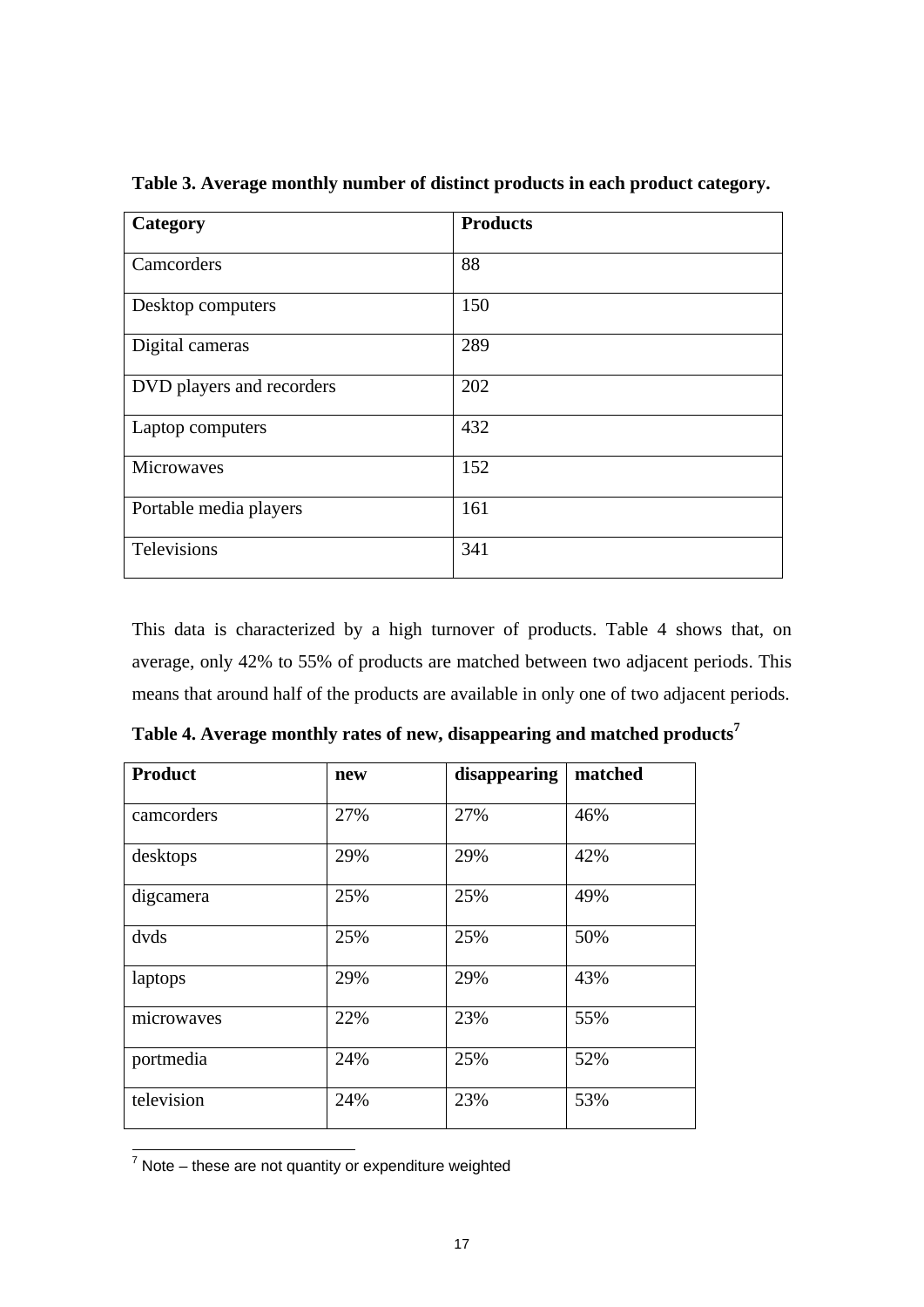Appendix 2 shows an artificial example of the data, for digital cameras. Note that all characteristics are expressed as categorical. Even numeric-type characteristics will only take a discrete number of values in the data – any change in a characteristic corresponds to a new product.

## **6. Empirical results**

#### **6.1 Comparison of the methods on maximum-lengthed estimation windows**

Figure 4 to 6 show the intersection GEKS compared to the standard GEKS, the multilateral time-dummy hedonic (TD) and the chained Törnqvist indexes. We show these four indexes for digital cameras, DVD players and recorders, and portable media players because for these three product categories the impact of the 'asymmetry bias' in the GEKS is the most pronounced.

The GEKS and intGEKS indexes are calculated for the full 36-month window for digital cameras and DVD players and recorders, and for a shorter 30-month window for portable media players. This is because, if there are bilateral periods within the period which have no matching products, the bilateral Törnqvist indexes cannot be estimated, and therefore the GEKS and intGEKS are undefined.<sup>8</sup>

-

<sup>&</sup>lt;sup>8</sup> Note also that, for this reason, the intGEKS is undefined for the last month of the 30 month window for portable media players. Rather than re-estimating TD, GEKS, and intGEKS indexes on a 29-month window, we have retained the 30-month window.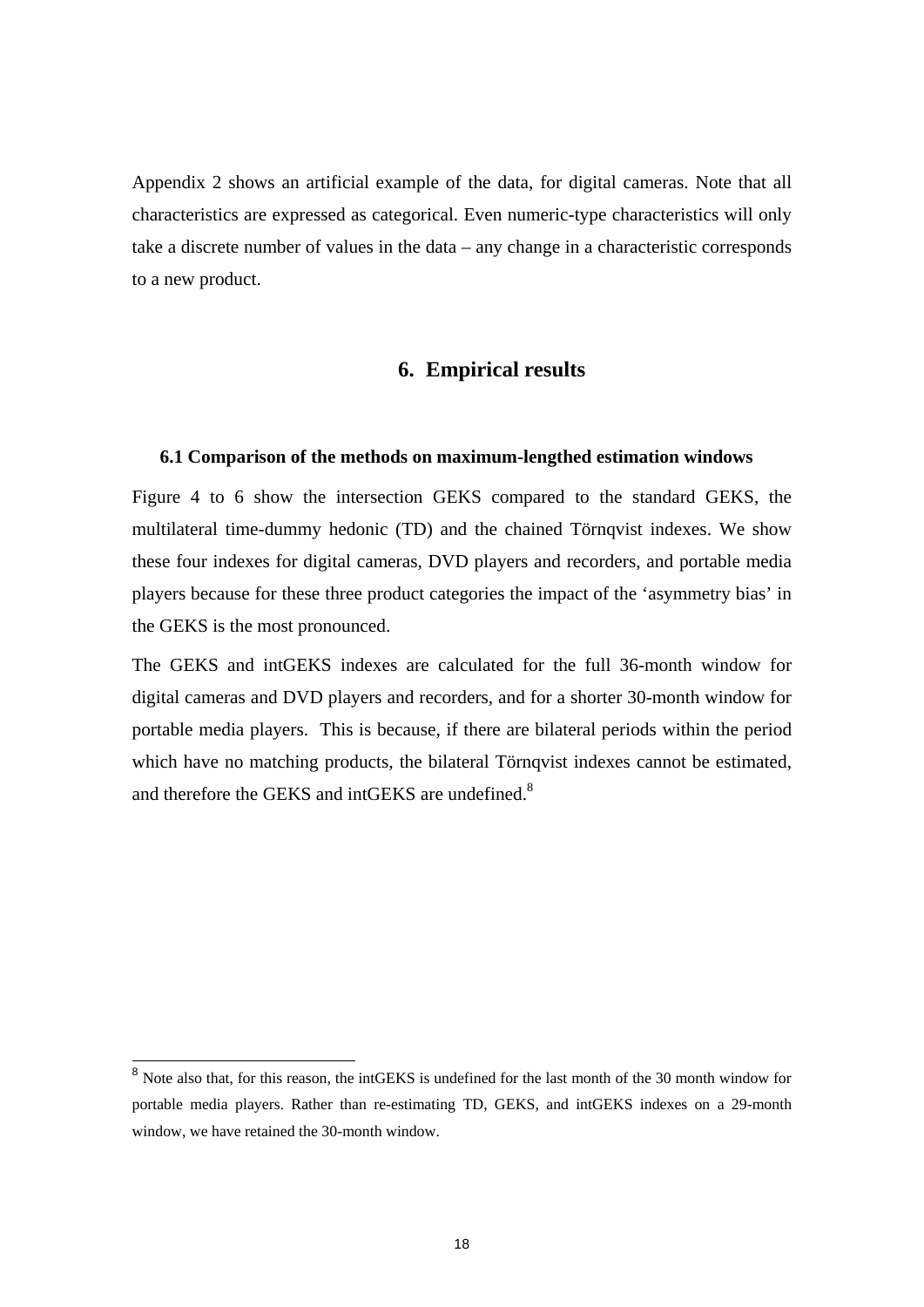

**Figure 4. Comparison of methods for digital cameras** 

**Figure 5. Comparison of methods for DVD players and recorders** 

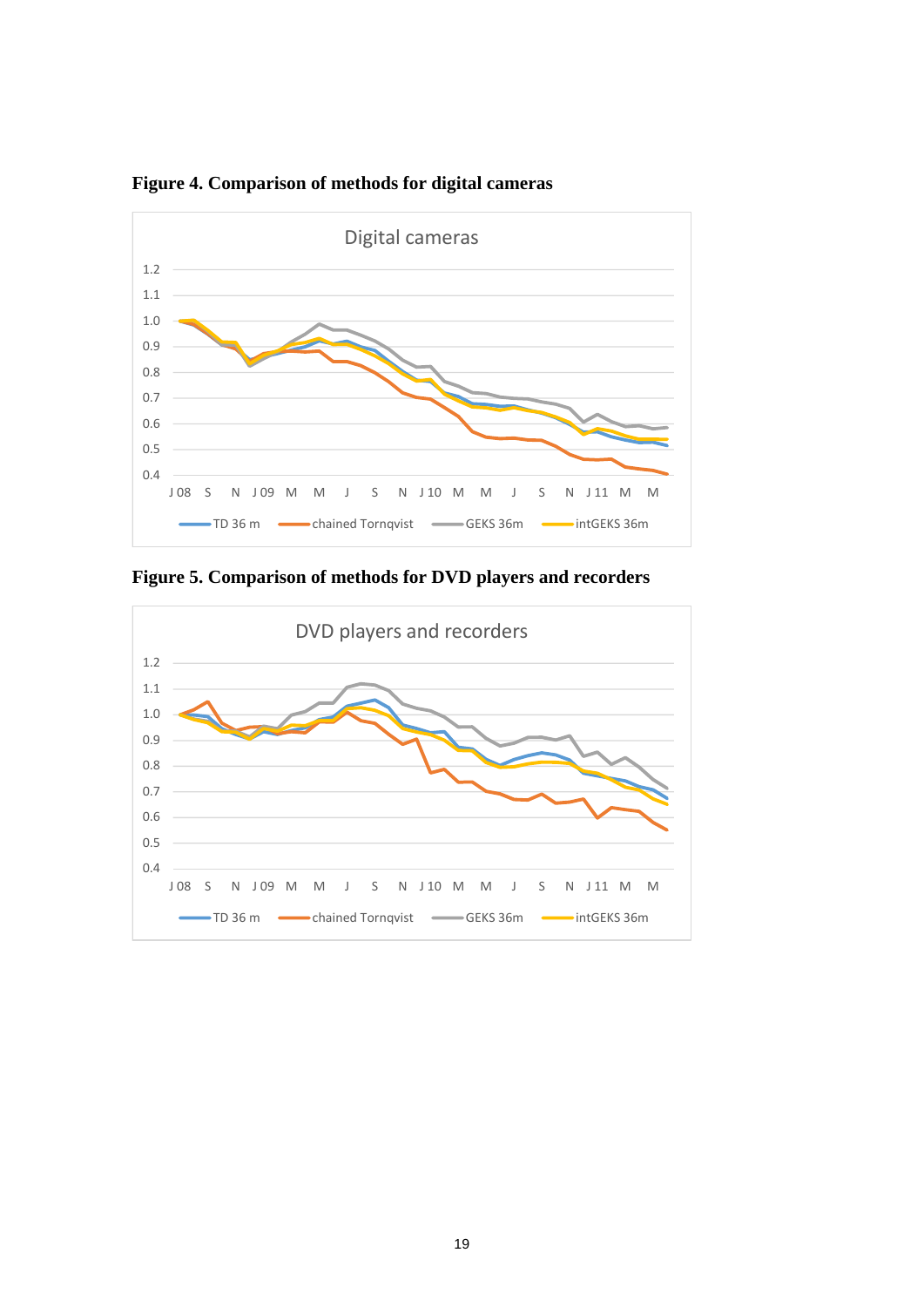

**Figure 6. Comparison of methods for portable media players** 

The intersection GEKS matches the time-dummy (TD) hedonic index more closely than the GEKS index does, across the 3 year period, for all three of these product categories. For digital cameras and DVD players and recorders the GEKS index sits above both the intGEKS and the TD for most of the 3 year period, while for portable media players the GEKS sits higher in the first year, before returning to similar levels for the next two years.

The chained Törnqvist has a downwards chain-drift bias for both digital cameras and DVD players and recorders, and the bias is upwards for portable media players.

The difference between the intGEKS and the TD reflects the fact that the TD incorporates the implicit price movements of new and disappearing products, while the intGEKS doesn't. Although this omission may be behind some short-term differences between the intGEKS and the TD, it does not appear to result in any systematic biasing over time for these product categories – at least over the 36- and 30-month windows examined.

Figures 7 to 9 below show the four indexes in terms of both monthly and annual percentage movements.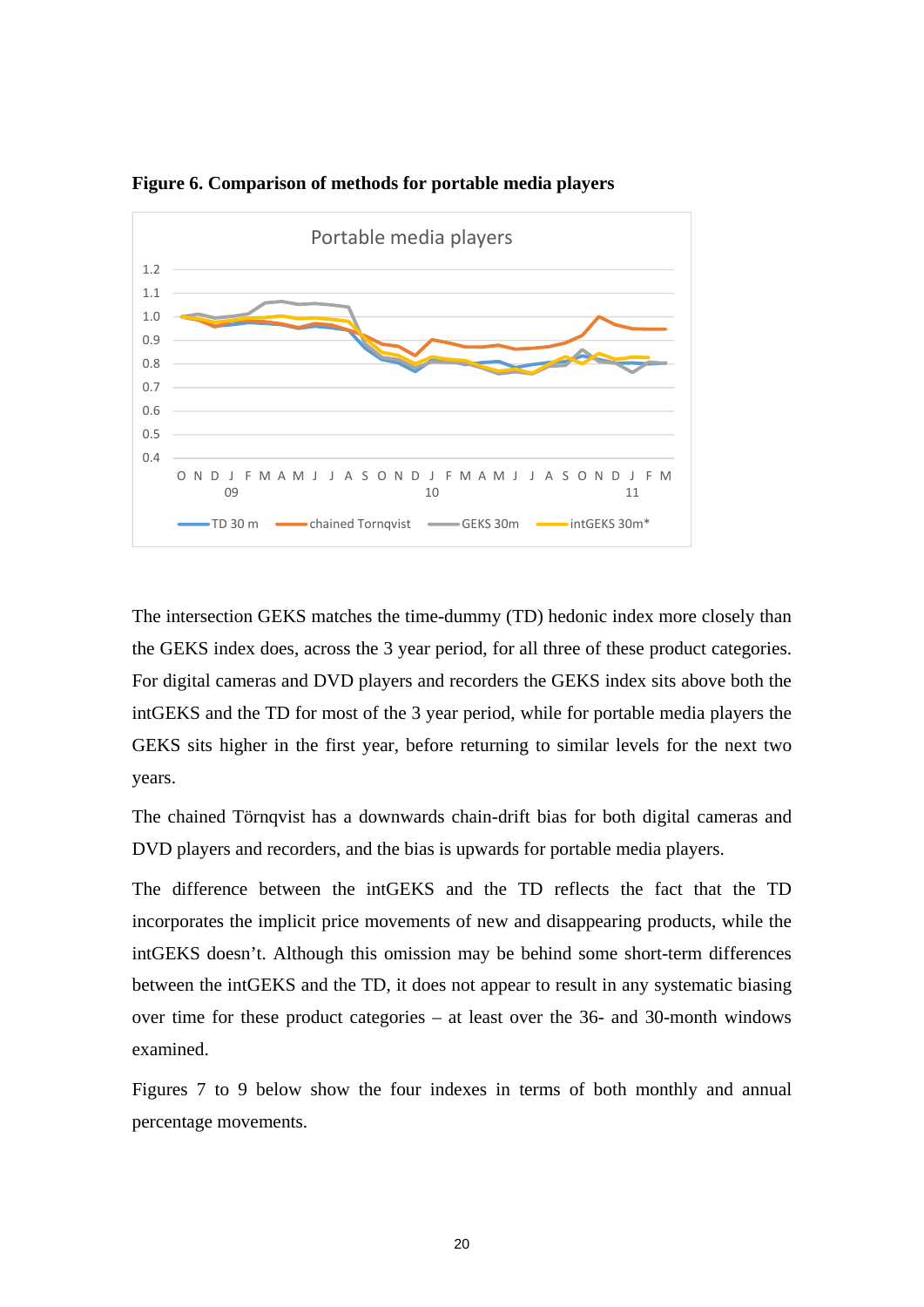

#### **Figure 7. Monthly and annual movements for digital cameras**





#### **Figure 9. Monthly and annual movements for portable media players**



The monthly percentage movements show that the GEKS and the chained Törnqvist tend to be more volatile than the intGEKS and TD indexes.

The annual percentage movements largely smooth out the seasonal variation and show the general direction of the biases in the chained Törnqvist and GEKS indexes. The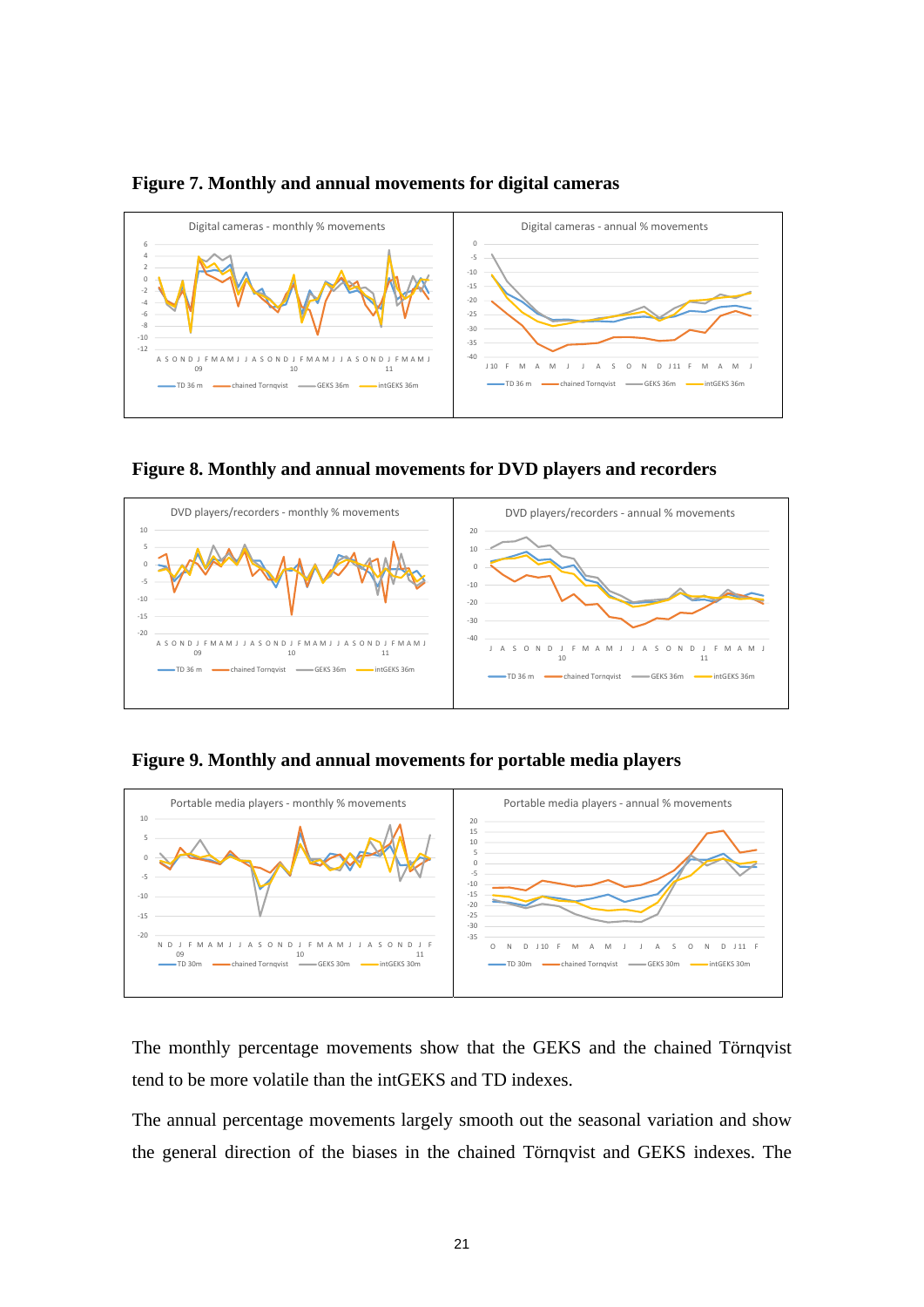chain-drift of the Törnqvist is more significant than the asymmetry-bias of the GEKS for all three product categories. For digital cameras and DVD players and recorders the chained-Törnqvist is biased downwards while the GEKS is biased upwards. For portable media players the situation is reversed, with the chained Törnqvist biased upwards and the GEKS biased downwards for much of the 3-yearly period.

Figure 10 summarises the volatility of the four indexes for all eight product categories in terms of average absolute monthly percentage movements.



**Figure 10. Average absolute monthly percentage movements** 

Figure 10 shows that for all the eight products, the average monthly movements of the GEKS index are greater than the intGEKS.

Figure 11 summarises the difference from the benchmark TD index of each of the chained Törnqvist, GEKS and intGEKS indexes in terms of the average relative difference of the monthly movements from that of the TD index.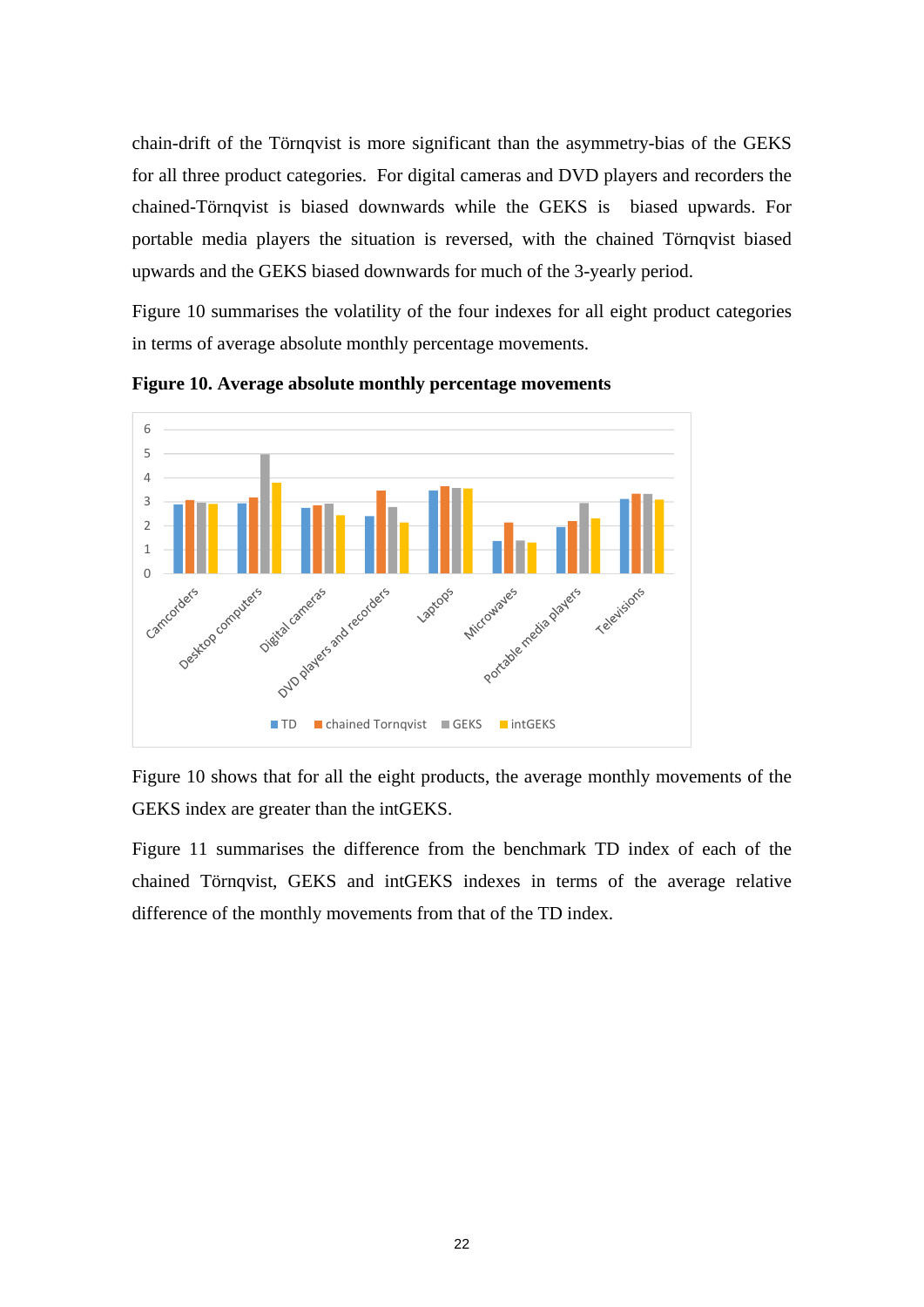

**Figure 11. Relative difference from TD monthly percentage movement** 

With the exception of DVD players and recorders, and laptops, the intGEKS is closer to the TD than the GEKS is, significantly so for both camcorders and portable media players.

#### **6.2 Comparison of methods on 13-month windows**

In figure 12, we show the intGEKS index for all eight product categories, compared to the standard GEKS, the multilateral time-dummy hedonic (TD) index and the monthly chained Törnqvist. These are estimated on a 13-month window in the middle of the 3 year study period, as this is the length of estimation window that is most likely to be used in production for non-revisable indexes such as the rolling year (RY) GEKS or the RYTD.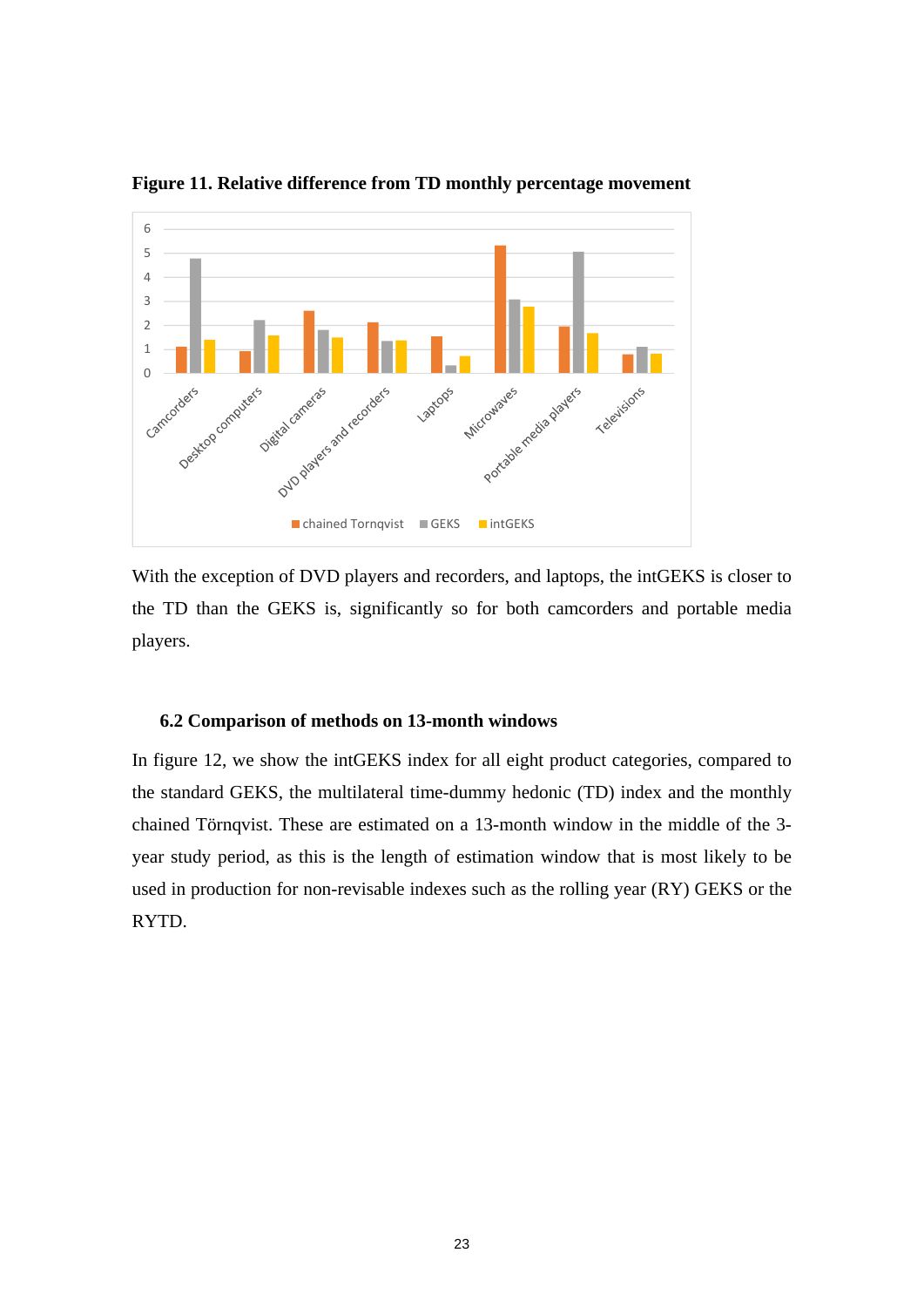

**Figure 12. TD, chained Törnqvist, GEKS, and intGEKS – eight product categories** 

With these shorter estimation windows, the biases in the chained Törnqvist and GEKS indexes accumulate less and the four indexes are relatively similar, other than for desktop computers, laptops and portable media players.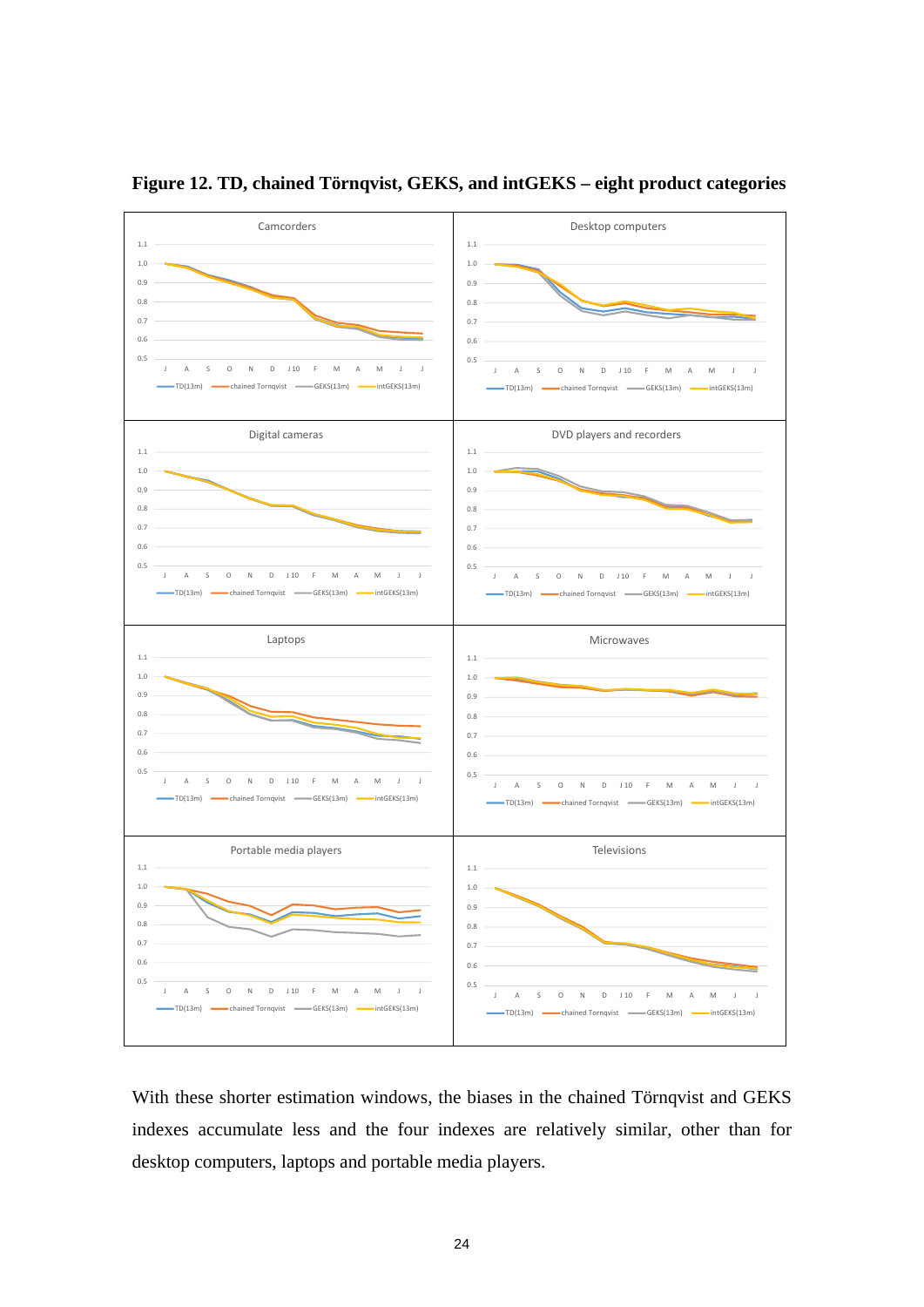To compare the indexes more precisely, table 5 gives the index numbers at the end of the 13-month estimation windows, with Table 6 showing the corresponding differences from the TD benchmark for each of the chained-Törnqvist, GEKS and intGEKS.

|                           | TD(13m) | chained Tornqvist GEKS(13m) intGEKS(13m) |       |       |
|---------------------------|---------|------------------------------------------|-------|-------|
| Camcorders                | 0.608   | 0.635                                    | 0.600 | 0.614 |
| Desktop computers         | 0.718   | 0.733                                    | 0.712 | 0.719 |
| Digital cameras           | 0.682   | 0.676                                    | 0.673 | 0.682 |
| DVD players and recorders | 0.748   | 0.737                                    | 0.744 | 0.735 |
| Laptops                   | 0.672   | 0.739                                    | 0.650 | 0.676 |
| <b>Microwaves</b>         | 0.917   | 0.903                                    | 0.922 | 0.917 |
| Portable media players    | 0.845   | 0.877                                    | 0.746 | 0.812 |
| Televisions               | 0.583   | 0.594                                    | 0.571 | 0.586 |

**Table 5. Index numbers at July 2010 (based at July 2009)**

#### **Table 6. Difference from TD benchmark**

|                           | chained Tornqvist GEKS(13m) intGEKS(13m) |          |          |
|---------------------------|------------------------------------------|----------|----------|
| Camcorders                | 0.027                                    | $-0.008$ | 0.006    |
| Desktop computers         | 0.015                                    | $-0.006$ | 0.001    |
| Digital cameras           | $-0.006$                                 | $-0.009$ | 0.000    |
| DVD players and recorders | $-0.010$                                 | $-0.004$ | $-0.013$ |
| Laptops                   | 0.067                                    | $-0.022$ | 0.004    |
| <b>Microwaves</b>         | $-0.014$                                 | 0.006    | 0.000    |
| Portable media players    | 0.032                                    | $-0.099$ | $-0.033$ |
| Televisions               | 0.011                                    | $-0.012$ | 0.003    |

For six of the eight product categories, the intGEKS matches the TD most closely by the end of 13 months, while the GEKS and the chained Törnqvist match most closely for one product category each – the GEKS is closest to the TD index for DVD players and recorders, and the chained-Törnqvist is closest to the TD for portable media players.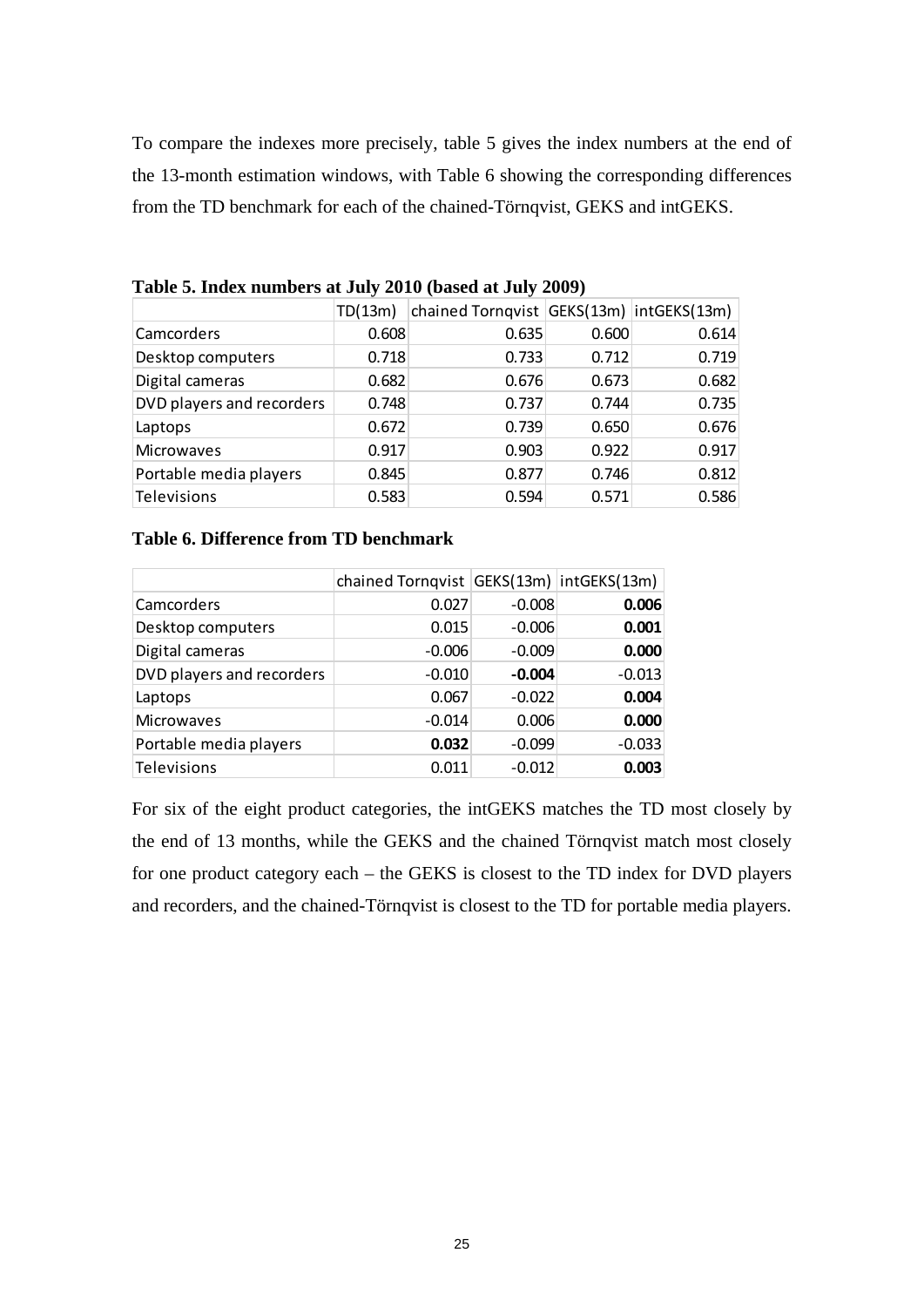## **7. Conclusion**

The GEKS appears to be biased in the case of high product-turnover by theasymmetric inclusion of new and disappearing products' prices and quantities.

By excluding the unmatched products in a modification of the GEKS which we call the intersection GEKS, this bias due to product-turnover is removed, resulting in an index that sits very close to a benchmark multilateral time-dummy hedonic index – which explicitly incorporates the characteristics of products into the hedonic qualityadjustment, and is free of chain-drift.

After adjusting for this 'asymmetry-bias' of the GEKS, the remaining bias in the intGEKS due to not reflecting the implicit price movements of unmatched products is less significant than has been previously concluded in the literature, for example in de Haan and Krsinich (2014a).

The intGEKS is defined as a chained index and so, unlike the GEKS, the intGEKS is not transitive. Empirically though, we show that the chain-drift of the intGEKS is insignificant for the eight consumer electronics products analysed. Arguably, transitivity is a less relevant or desirable property in the presence of high product turnover such as we find for these consumer electronics products.

The intGEKS may therefore be a viable method for products where we have scanner data with no characteristics. Although it doesn't reflect the implicit price movements of new/disappearing products, this bias appears to be less significant than previously thought and, unlike the FEWS index, the intGEKS requires no regression modelling and may be easier to explain and/or justify to users.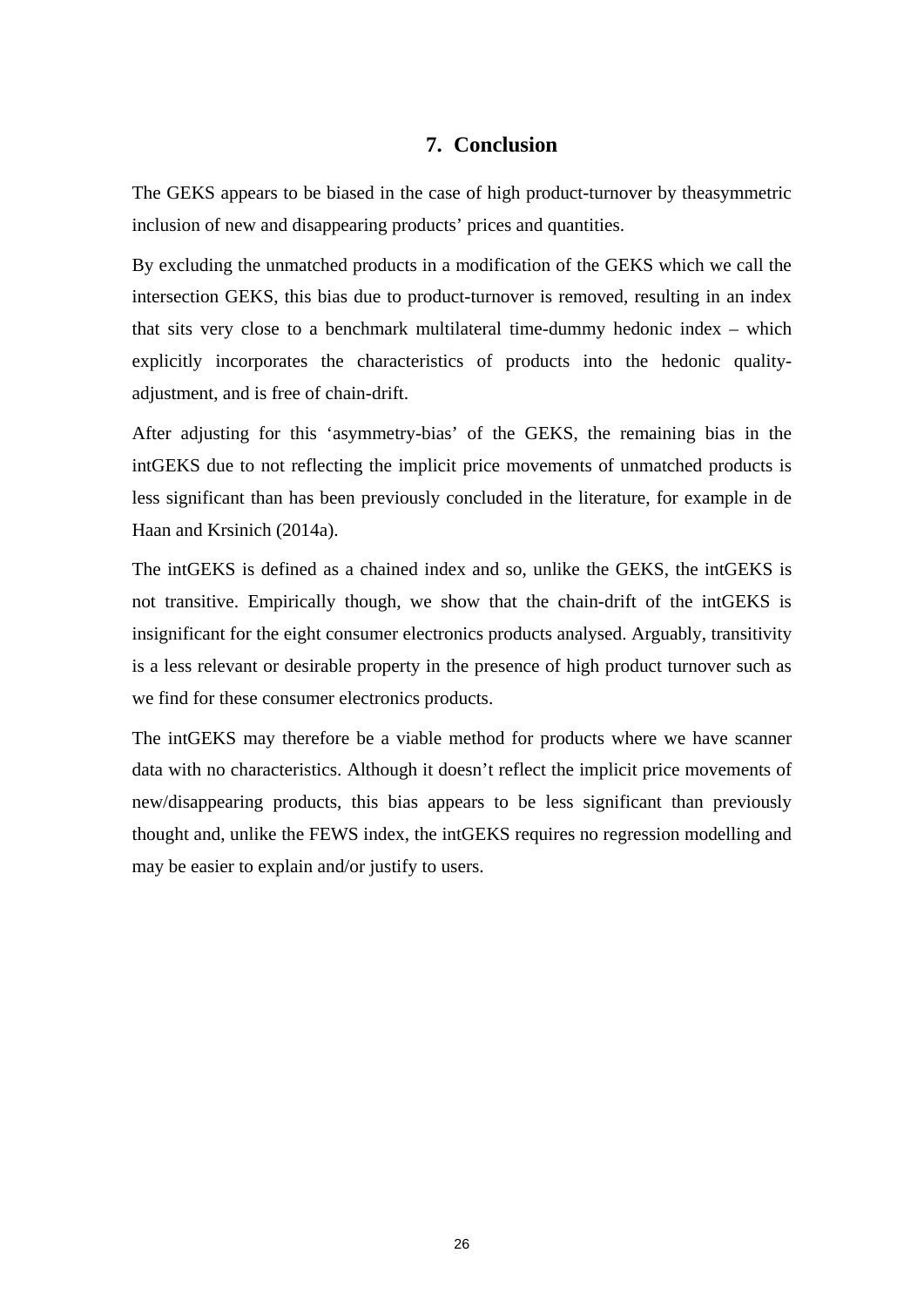## **Appendix 1 :**

In the GEKS price index, the bilateral comparisons are based either on the matched sets between periods t-1 and k or the matched sets between periods k and t:

$$
M_{t-1,k} = S_{t-1} \cap S_k \quad , \tag{A.1}
$$

$$
M_{k,t} = S_k \cap S_t. \tag{A.2}
$$

In the intGEKS, the comparisons are based on the intersection set, which is a subset of the above defined matched sets:

$$
M_{t-1,t}^k = S_{t-1} \cap S_k \cap S_t \tag{A.3}
$$

The following relationships hold with respect to the set of disappearing products and the set of new products:

$$
M_{t-1,k} = M_{t-1,t}^k \cup D_{t-1,t}^k \quad , \tag{A.4}
$$

$$
M_{k,t} = M_{t-1,t}^k \cup N_{t-1,t}^k. \tag{A.5}
$$

Let us compare the Törnqvist price index when derived either from products belonging to  $M_{t-1,k}$  or products belonging to  $M_{t-1,t}^k$ .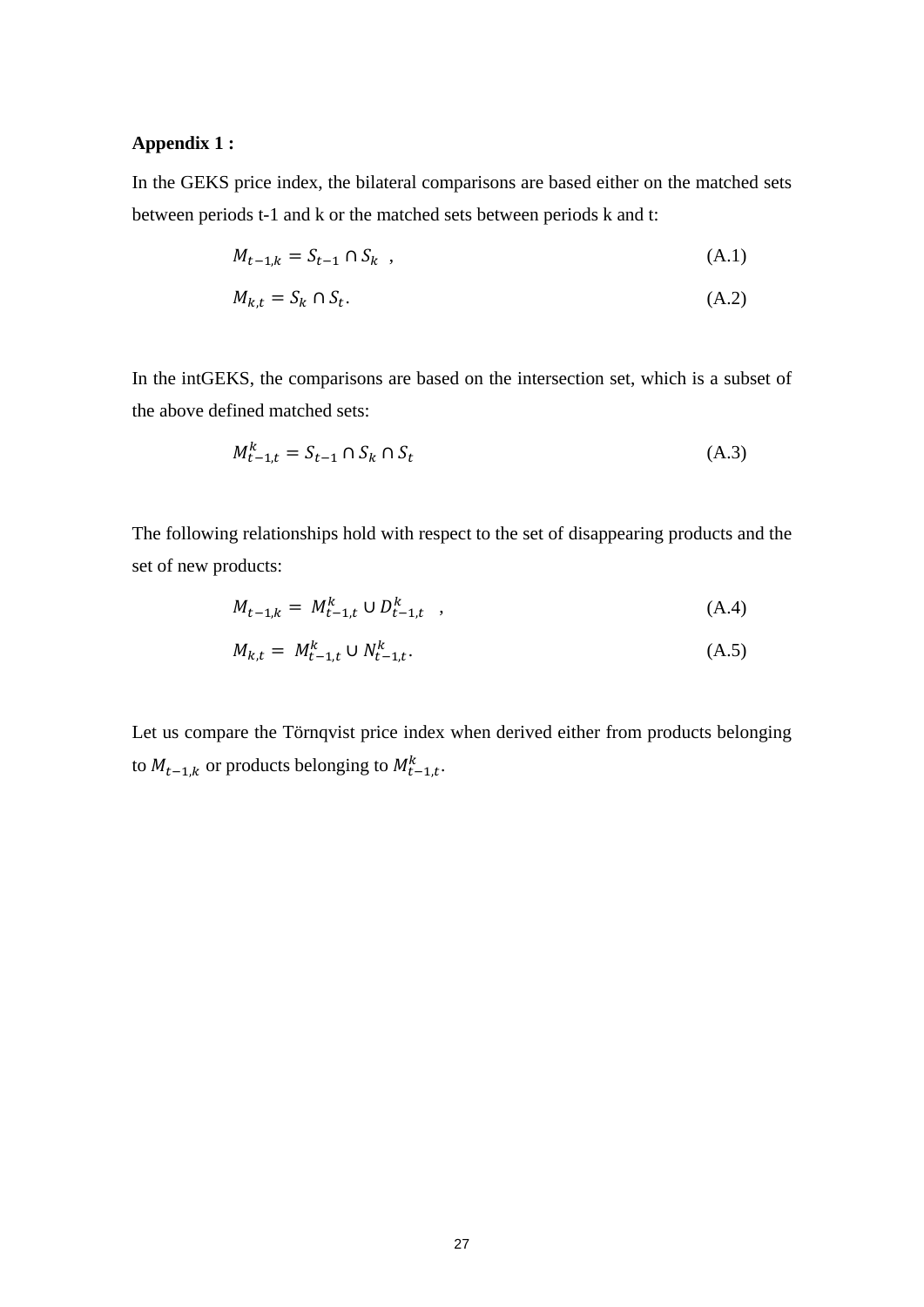$$
P_{t-1,k}^{M_{t-1,k}^k}
$$
\n
$$
= \frac{\prod_{i \in M_{t-1,k}^k} \left( \frac{p_i^k}{p_i^{t-1}} \right)^{0.5s_i^{t-1|M_{t-1,k}^k}} \prod_{i \in M_{t-1,k}^k} \left( \frac{p_i^k}{p_i^{t-1}} \right)^{0.5s_i^{k|M_{t-1,k}^k}}
$$
\n
$$
= \frac{\prod_{i \in M_{t-1,k}^k} \left( \frac{p_i^k}{p_i^{t-1}} \right)^{0.5s_i^{t-1|M_{t-1,k}}}} \prod_{i \in M_{t-1,k}} \left( \frac{p_i^k}{p_i^{t-1}} \right)^{0.5s_i^{k|M_{t-1,k}^k}}
$$
\n
$$
= \frac{\prod_{i \in M_{t-1,k}^k} \left( \frac{p_i^k}{p_i^{t-1}} \right)^{0.5s_i^{t-1|M_{t-1,k}^k}}}{\prod_{i \in M_{t-1,k}^k} \left( \frac{p_i^k}{p_i^{t-1}} \right)^{0.5s_i^{t-1|M_{t-1,k}}}} \prod_{i \in D_{t-1,k}^k} \left( \frac{p_i^k}{p_i^{t-1}} \right)^{0.5s_i^{t-1|M_{t-1,k}^k}}
$$
\n
$$
\cdot \frac{\prod_{i \in M_{t-1,k}^k} \left( \frac{p_i^k}{p_i^{t-1}} \right)^{0.5s_i^{k|M_{t-1,k}^k}}}{\prod_{i \in M_{t-1,k}^k} \left( \frac{p_i^k}{p_i^{t-1}} \right)^{0.5s_i^{k|M_{t-1,k}^k}} \prod_{i \in D_{t-1,k}^k} \left( \frac{p_i^k}{p_i^{t-1}} \right)^{0.5s_i^{k|M_{t-1,k}^k}}
$$
\n
$$
\cdot \frac{\prod_{i \in M_{t-1,k}^k} \left( \frac{p_i^k}{p_i^{t-1}} \right)^{0.5s_i^{k|M_{t-1,k}^k}}}{\prod_{i \in D_{t-1,k}^k} \left( \frac{p_i^k}{p_i^{t-1}} \right)^{0.5s_i^{k|M_{t-1,k}^k}}}
$$
\n(A.6)

Let us define the total share of  $D_{t-1,t}^k$  with respect to the matched products  $M_{t-1,k}$ :

$$
S_{D_{t-1,t}^k}^{t-1|M_{t-1,k}} = \frac{\sum_{i \in D_{t-1,t}^k} p_i^{t-1} q_i^{t-1}}{\sum_{i \in M_{t-1,k}} p_i^{t-1} q_i^{t-1}},
$$
\n(A.7)

$$
S_{D_{t-1,t}^k}^{k|M_{t-1,k}} = \frac{\sum_{i \in D_{t-1,t}^k} p_i^k q_i^k}{\sum_{i \in M_{t-1,k}} p_i^k q_i^k} \tag{A.8}
$$

If  $i \in M_{t-1,t}^k$ , then we have:

$$
s_i^{t-1|M_{t-1,k}} = s_i^{t-1|M_{t-1,k}^k} \cdot (1 - s_{D_{t-1,k}^k}^{t-1|M_{t-1,k}}) \tag{A.9}
$$

$$
s_i^{k|M_{t-1,k}} = s_i^{k|M_{t-1,k}^k} \cdot (1 - s_{D_{t-1,k}^k}^{|M_{t-1,k}|}).
$$
\n(A.10)

If  $i \in D_{t-1,t}^k$ , then we have: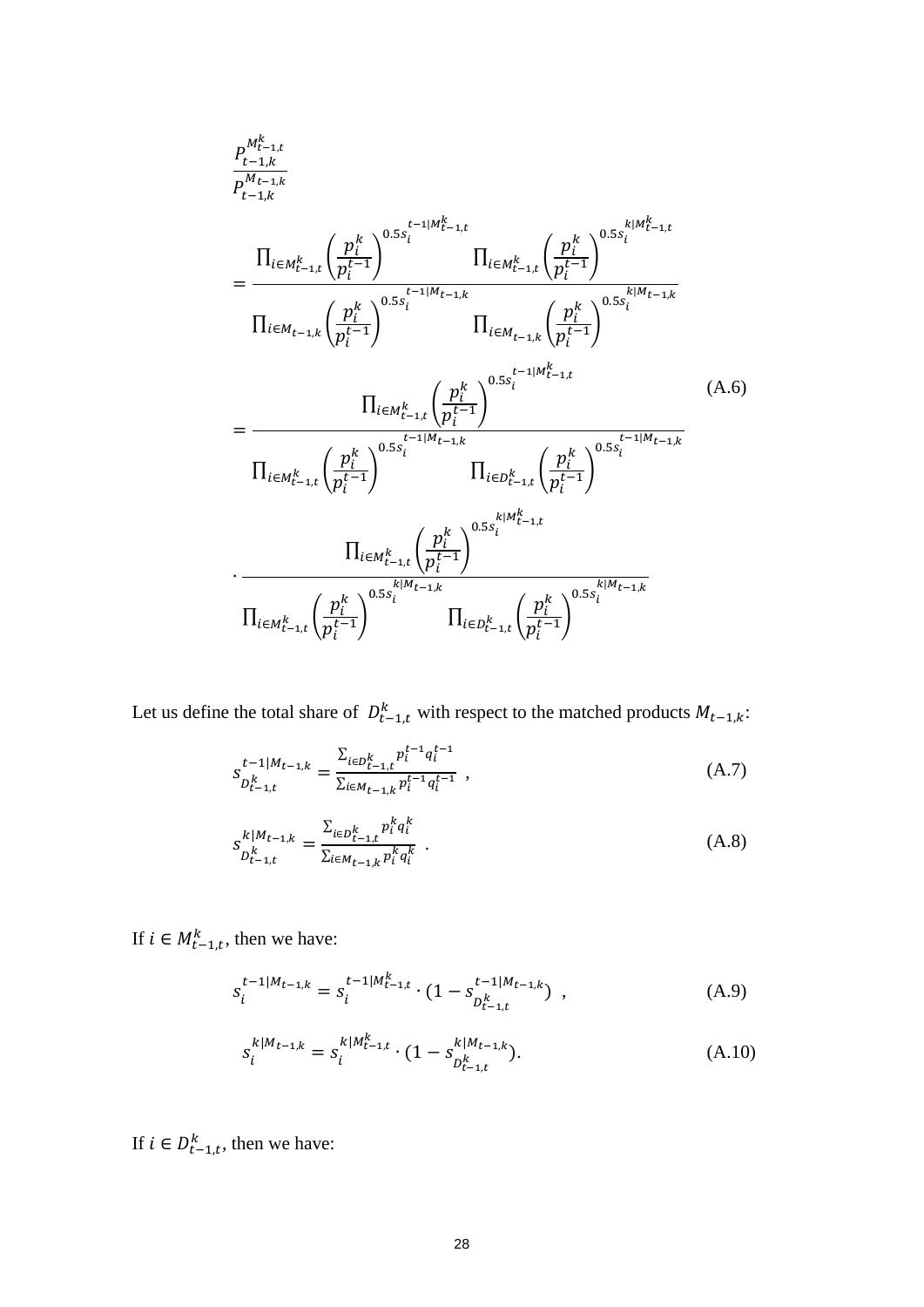$$
s_i^{t-1|M_{t-1,k}} = s_i^{t-1|D_{t-1,t}^k} \cdot s_{D_{t-1,t}^k}^{t-1|M_{t-1,k}} \tag{A.11}
$$

$$
s_i^{k|M_{t-1,k}} = s_i^{k|D_{t-1,k}^k \cdot s_{D_{t-1,k}^k}^{k|M_{t-1,k}} \tag{A.12}
$$

Plugging  $A.9 - A.12$  into A.6, we obtain<sup>9</sup>:

$$
\frac{P_{t-1,k}^{M_{t-1,k}^k}}{P_{t-1,k}^{M_{t-1,k}}} = \frac{\prod_{i \in M_{t-1,k}^k} \left( \frac{p_i^k}{p_i^{t-1}} \right)^{0.5} \left( s_i^{t-1|M_{t-1,k}^k, t-1|M_{t-1,k}} \right)}{\prod_{i \in M_{t-1,k}^k} \left( \frac{p_i^k}{p_i^{t-1}} \right)^{0.5} \left( s_i^{t-1|M_{t-1,k}^k, t-1|M_{t-1,k}} \right)} \frac{\prod_{i \in M_{t-1,k}^k} \left( \frac{p_i^k}{p_i^{t-1}} \right)^{0.5} \left( s_i^{k|M_{t-1,k}^k, s|M_{t-1,k}} \right)}{\prod_{i \in D_{t-1,k}^k} \left( \frac{p_i^k}{p_i^{t-1}} \right)^{0.5} \left( s_i^{t-1|M_{t-1,k}} \right)} \frac{\prod_{i \in D_{t-1,k}^k} \left( \frac{p_i^k}{p_i^{t-1}} \right)^{0.5} \left( s_i^{k|M_{t-1,k}^k, k|M_{t-1,k}} \right)}{\prod_{i \in D_{t-1,k}^k} \left( \frac{p_i^k}{p_i^{t-1}} \right)^{0.5} \left( s_i^{k|M_{t-1,k}^k, t-1}| \right)} \frac{\prod_{i \in M_{t-1,k}^k} \left( \frac{p_i^k}{p_i^{t-1}} \right)^{0.5} \left( s_i^{k|M_{t-1,k}^k, t-1}| \right)}{\prod_{i \in M_{t-1,k}^k} \left( \frac{p_i^k}{p_i^{t-1}} \right)^{0.5} \left( s_i^{k|M_{t-1,k}^k, t-1}| \right)} \frac{\prod_{i \in M_{t-1,k}^k} \left( \frac{p_i^k}{p_i^{t-1}} \right)^{0.5} \left( s_i^{k|M_{t-1,k}^k, t-1}| \right)}{\prod_{i \in D_{t-1,k}^k} \left( \frac{p_i^k}{p_i^{t-1}} \right)^{0.5} \left( s_i^{k|M_{t-1,k}^k, t-1}| \right)} \frac{\prod_{i \in M_{t-1,k}^k} \left( \frac{p_i^k}{p_i^{t
$$

In a similar way, we have that:

 $\overline{\phantom{a}}$ 

$$
\frac{P_{k,t}^{M_{t-1,t}^k}}{P_{k,t}^{M_{t-1,k}}} = \left(\frac{P_{k,t}^{GL|M_{t-1,t}^k}}{P_{k,t}^{GL|N_{t-1,t}^k}}\right)^{0.5s_{N_{t-1,t}^k}^{k|M_{k,t}}}\cdot \left(\frac{P_{k,t}^{GP|M_{t-1,t}^k}}{P_{k,t}^{GP|N_{t-1,t}^k}}\right)^{0.5s_{N_{t-1,t}^k}^{U|M_{k,t}^k}}
$$
(A.14)

<sup>&</sup>lt;sup>9</sup> Although definitions differ slightly, this decomposition is consistent with the one presented in de Haan, J, & Krsinich, F (2014a) which compares the matched Törnqvist index with the imputation Törnqvist index.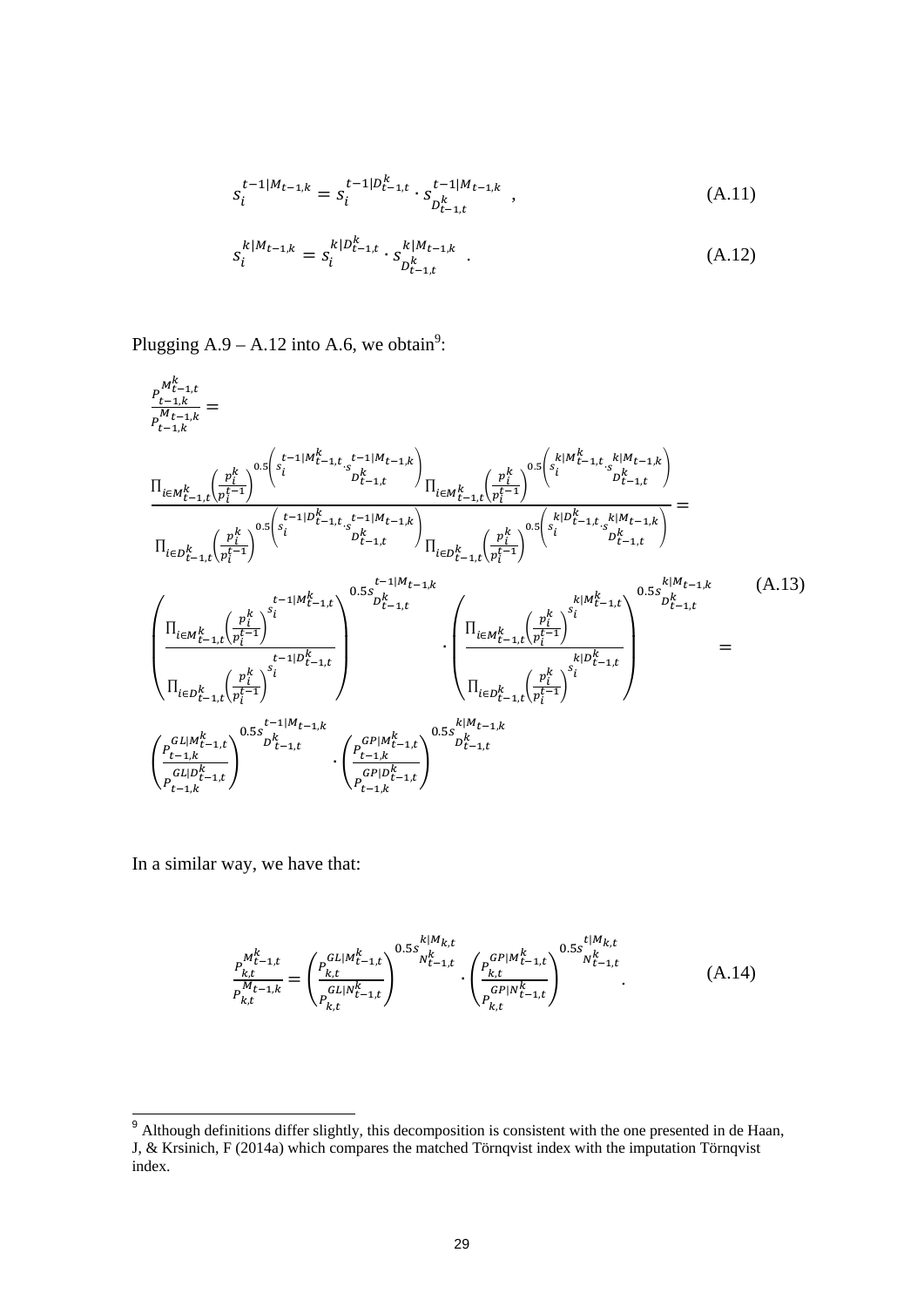Multiplying expressions A.13 and A.14 and averaging over the entire time window, one obtains the desired result.

#### **Appendix 2:**

Table 7 is an artificial example that shows the structure of the data received for digital cameras, with a subset of characteristics. Note that, for confidentiality reasons, sales and quantities have had random noise added and brand and model names are omitted completely.

|                | OBS # PERIOD                   | QUANTITY SOLD TOTAL SALES MODEL |                      |     | <b>BRAND</b>                                                             | <b>CF CARD</b> | <b>CHIPTYPE</b>     | DIGITAL INDEX        |
|----------------|--------------------------------|---------------------------------|----------------------|-----|--------------------------------------------------------------------------|----------------|---------------------|----------------------|
| 1              | Mar-11                         | $\overline{7}$                  | 2277.59 *            |     |                                                                          | NO CF CARD     | CCD                 | DIGITAL INDEX        |
| $\overline{2}$ | Mar-11                         | 388                             | 146213.38 *          |     | $\star$                                                                  | N.A.           | CCD                 | <b>DIGITAL INDEX</b> |
| 3              | Mar-11                         | 152                             | 67078.15 *           |     | $\star$                                                                  | N.A.           | CCD                 | N.A.                 |
| $\overline{4}$ | Mar-11                         | 143                             | 88634.93 *           |     | $\star$                                                                  | NO CF CARD     | CCD                 | <b>DIGITAL INDEX</b> |
| 5              | Mar-11                         | 132                             | 80531.68 *           |     | $\star$                                                                  | NO CF CARD     | CCD                 | DIGITAL INDEX        |
| 6              | Mar-11                         | 103                             | 109032.06 *          |     | ×                                                                        | NO CF CARD     | <b>CMOS</b>         | <b>DIGITAL INDEX</b> |
| $\overline{7}$ | Mar-11                         | 83                              | 27314.77 *           |     | $\star$                                                                  | NO CF CARD     | CCD                 | <b>DIGITAL INDEX</b> |
| 8              | Mar-11                         | 58                              | 53096.64 *           |     | ×                                                                        | NO CF CARD     | <b>CMOS</b>         | <b>DIGITAL INDEX</b> |
| 9              | Mar-11                         | 43                              | 40971.79 *           |     | ×                                                                        | N.A.           | <b>CMOS</b>         | N.A.                 |
| 10             | Apr-11                         | 43                              | 29163.53 *           |     | $\overline{\ast}$                                                        | NO CF CARD     | CCD                 | N.A.                 |
| 11             | Apr-11                         | 37                              | 43785.84 *           |     | ä.                                                                       | NO CF CARD     | <b>CMOS</b>         | <b>DIGITAL INDEX</b> |
| 12             | Apr-11                         | 29                              | 24746.86 *           |     | $\overline{\ast}$                                                        | NO CF CARD     | <b>CMOS</b>         | N.A.                 |
| 13             | Apr-11                         | 27                              | 11563.74 *           |     | $\overline{\ast}$                                                        | NO CF CARD     | CCD                 | <b>DIGITAL INDEX</b> |
| 14             | Apr-11                         | 25                              | 10852.06 *           |     | $\star$                                                                  | NO CF CARD     | CCD                 | DIGITAL INDEX        |
| 15             | Apr-11                         | 23                              | 17257.10 *           |     | $\star$                                                                  | NO CF CARD     | <b>CMOS</b>         | DIGITAL INDEX        |
| 16             | Apr-11                         | 17                              | 25483.29 *           |     | $\star$                                                                  | NO CF CARD     | <b>CMOS</b>         | <b>DIGITAL INDEX</b> |
| 17             | Apr-11                         | 14                              | 13488.18 *           |     | $\star$                                                                  | NO CF CARD     | <b>CMOS</b>         | N.A.                 |
| 18             | Apr-11                         | 13                              | 25640.43 *           |     | $\star$                                                                  | NO CF CARD     | <b>CMOS</b>         | N.A.                 |
| 19             | Apr-11                         | 17                              | 18819.06 *           |     |                                                                          | NO CF CARD     | <b>CMOS</b>         | <b>DIGITAL INDEX</b> |
| 20             | Apr-11                         | 16                              | 6821.91 *            |     | $\overline{\ast}$                                                        | NO CF CARD     | <b>CMOS</b>         | N.A.                 |
|                |                                |                                 |                      |     |                                                                          |                |                     |                      |
|                | OBS # DIGITAL INPUT HD Formats |                                 | <b>IMAGE STABIL.</b> |     | LCD SCREEN SIZE MEMORY CAPACITY OPTICAL ZOOM OUTDOOR FUNCTIO PIXEL TOTAL |                |                     |                      |
|                | 1 NO DIG. INPUT SD             |                                 | ELEC.STAB            | 2.7 | 60                                                                       | 32             | N.A.                | 1.07                 |
|                | 2 NO DIG. INPUT SD             |                                 | OPTICAL STAB.        | 2.7 | N.A.                                                                     | 70             | NO WATER SHOCK 0.8  |                      |
|                | <b>3 DIGITAL INPUT</b>         | <b>SD</b>                       | ELEC.STAB            | 2.7 | $\overline{4}$                                                           | 60             | NO WATER SHOCK      | 1.07                 |
|                | 4 NO DIG. INPUT SD             |                                 | OPTICAL STAB.        | 2.7 | 80                                                                       | 78             | N.A.                | 0.8                  |
|                | 5 DIGITAL INPUT SD             |                                 | ELEC.STAB            | 2.7 | 80                                                                       | 60             | NO WATER SHOCK 0.68 |                      |
|                | 6 NO DIG. INPUT HD HDD         |                                 | OPTICAL STAB.        | 2.7 | 120                                                                      | 25             | NO WATER SHOCK 3.32 |                      |
|                | 7 DIGITAL INPUT SD             |                                 | ELEC.STAB            | 2.7 | N.A.                                                                     | 39             | NO WATER SHOCK      | 0.8                  |
|                | 8 DIGITAL INPUT HD MEMORY      |                                 | OPTICAL STAB.        | 2.7 | N.A.                                                                     | 25             | N.A.                | 3.32                 |
|                | 9 DIGITAL INPUT HD MEMORY      |                                 | ELEC.STAB            | 2.7 | 8                                                                        | 25             | N.A.                | 2.36                 |
|                | 10 NO DIG. INPUT SD            |                                 | ELEC.STAB            | 2.7 | 16                                                                       | 37             | N.A.                | 0.8                  |
|                | 11 DIGITAL INPUT HD HDD        |                                 | ELEC.STAB            | 2.7 | 120                                                                      | 25             | NO WATER SHOCK      | 2.36                 |
|                | 12 NO DIG. INPUT HD MEMORY     |                                 | ELEC.STAB            | 3   | $\overline{4}$                                                           | 10             | N.A.                | 10                   |
|                | 13 NO DIG. INPUT SD            |                                 | ELEC.STAB            | 2.7 | N.A.                                                                     | 52             | NO WATER SHOCK 0.8  |                      |
|                | 14 NO DIG. INPUT SD            |                                 | ELEC.STAB            | 2.7 | N.A.                                                                     | 37             | NO WATER SHOCK      | 0.8                  |
|                | 15 NO DIG. INPUT HD MEMORY     |                                 | OPTICAL STAB.        | 2.7 | N.A.                                                                     | 20             | NO WATER SHOCK      | 3.32                 |
|                | 16 NO DIG. INPUT HD MEMORY     |                                 | OPTICAL STAB.        | 3   | N.A.                                                                     | 12             | N.A.                | 9.15                 |
|                | 17 NO DIG. INPUT HD MEMORY     |                                 | ELEC.STAB            | 2.7 | 32                                                                       | 20             | N.A.                | 2.39                 |
|                | 18 NO DIG. INPUT HD MEMORY     |                                 | OPTICAL STAB.        | 3.5 | 64                                                                       | 10             | NO WATER_SHOCK 6.63 |                      |
|                | 19 DIGITAL INPUT HD HDD        |                                 | OPTICAL STAB.        | 2.7 | 160                                                                      | 12             | NO WATER SHOCK 7.1  |                      |
|                | 20 NO DIG. INPUT HD MEMORY     |                                 | ELEC.STAB            | 2.7 | 8                                                                        | 30             | NO WATER SHOCK      | 3.32                 |

**Table 7. GfK consumer electronics scanner data structure**